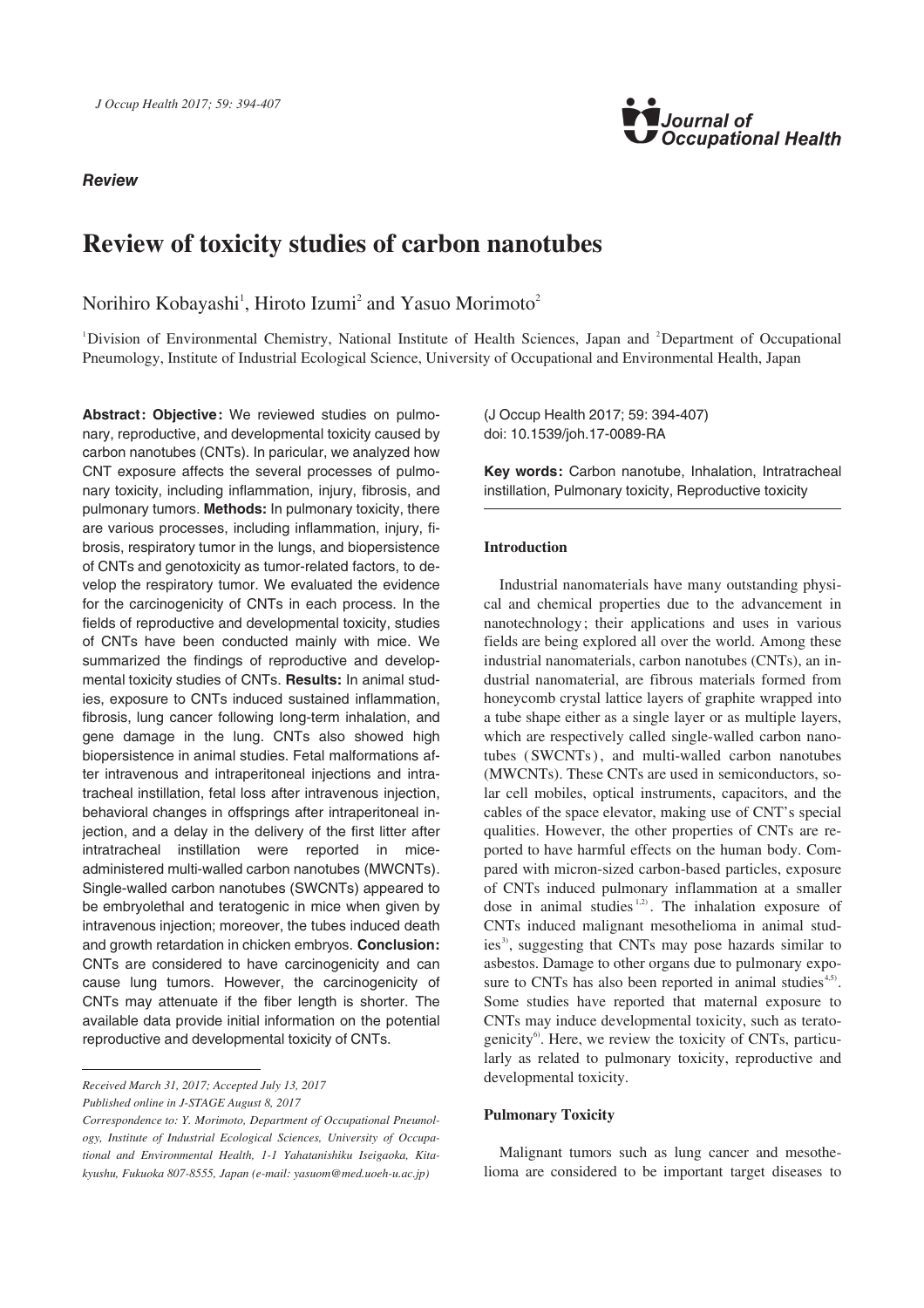evaluate the pulmonary toxicity of respirable materials. The process of the development of malignant tumors, especially in lung cancer, induced by respirable insoluble materials is generally considered to be as follows  $7.8$ . When respirable materials are inhaled in the lungs and are phagocytized by alveolar macrophages, inflammatory cytokines and chemokines are released by alveolar macrophages, and repeated exposure of respirable materials in the lungs induces persistent inflammation and damage $9,10$ . Persistent inflammation and damage finally lead to pulmonary fibrosis and respiratory cancer due to surplus or abnormal repair processes<sup>7,8)</sup>. Therefore, we mainly evaluated the persistency of inflammation and injury, the findings on repair disorder and fibrosis, the incidence of tumor in the respiratory system, and the biopersistance of CNTs as related factors in the pulmonary toxicity of CNTs. Among the different types of pulmonary toxicology studies following each part, inhalation studies are considered to provide us particularly important information about the pulmonary toxicity of respirable chemicals because the physiological exposure route is similar to that of occupational exposure in humans.

#### *1) Inflammation in respiratory system*

Persistent pulmonary inflammation is observed in most intratracheal instillation and inhalation studies of CNTs, although only transient or no inflammation in the lungs is observed in some studies of CNTs (Table 1).

Some inhalation studies of CNTs with pulmonary inflammatory endpoints showed a tendency of pulmonary inflammation induced by low concentrations of CNT.

Four 13-week inhalation studies in rats $13,14,18,38$  of three types of MWCNTs and one MWCNT with a function of high strength, showed that exposure to MWCNTs and carbon nanofibers (CNFs) induced persistent inflammation with no-observed-adverse-effect-level (NOAEL) between 0.1 mg/m<sup>3</sup> and 0.25 mg/m<sup>3</sup> and with lowestobserved-adverse-effect-level (LOAEL) at 0.2 mg/m<sup>3</sup>. In two of these four studies  $14,38$ , high concentration of MWCNTs showed sustained inflammation in the lungs during the observation periods. Two four-week inhalation studies of MWCNTs and SWCNTs showed no inflammation in the rats' lungs with maximum concentrations of 0.37 mg/m<sup>3</sup> and 0.13 mg/m<sup>3</sup>, respectively<sup>16,17</sup>. The length of CNTs used in both studies was relatively short (mean length was 1 μm or less). One six-hour inhalation study of MWCNTs at a concentration of approximately 30 mg/m<sup>3</sup> did not show neutrophil influx in the  $\text{lungs}^{39}$ .

Many intratracheal instillation and pharyngeal aspiration studies of CNTs have been reported<sup>16,19,20,25-29,32,34,37,40)</sup>. Similar to the inhalation studies, most studies showed that exposure to SWCNTs and MWCNTs induced persistent pulmonary inflammation, while some studies showed only transient pulmonary inflammation<sup>39)</sup>. Compared with short fibers, long fibers induced more pronounced pulmonary inflammation<sup>41-43)</sup>, although short fibers of CNTs also induced persistent pulmonary inflammation<sup>16</sup>. It has been reported that the type of CNTs is related to the location of inflammation even if the length of a CNT is short<sup>44)</sup>. Fujita et al.  $(2016)^{44}$  examined the difference in inflammation between short SWCNTs and MWCNTs in the respiratory system following intratracheal instillation. They showed that exposure to SWCNTs caused persistent pulmonary inflammation, while exposure to MWCNTs caused transient pulmonary inflammation and later induced greater level of pleural inflammation.

Taken together from the inhalation and the intratracheal instillation studies, both MWCNTs and SWCNTs are considered to induce persistent pulmonary inflammation in experimental animals. However, pulmonary inflammation induced by short fibers tend to be less persistence than that induced by long fibers in intratracheal instillation studies.

#### *2) Injury in respiratory system*

The proliferation of epithelial cells is one of the usual physiological responses after lung injury resulting from stimulation by a foreign material. The finding of proliferation corresponds to lung injury, although it is a compensatory response. When the stimulant is totally removed, cell proliferation ends. On the contrary, persistent proliferation indicates physiological responses by persistent stimulation or change of the phenotype of cell response, such as an autonomous responses.

Some studies have found the proliferation of bronchiolar and alveolar epithelial cells after exposure to CNTs, although some studies have not.

In two 13-week inhalation studies  $14,15$ , exposure to MWCNTs at a concentration of 6 mg/m<sup>3</sup> (probably more than overload dose due to delayed clearance of MWCNTs) induced hyperplasia in the bronchiole/alveolar area at 39 weeks after inhalation. MWCNT concentrations of  $1.5 \text{ mg/m}^3$  or less did not induce hyperplasia. Exposure to carbon nanofibers stimulated only transient proliferation of the terminal bronchiole, alveolar duct, and the subpleural region in the lungs of male and female rats.

Two intratracheal instillation studies of MWCNTs showed lung injury<sup>45,46)</sup>. One study using proliferating cell nuclear antigen (PCNA) immunolabeling showed that exposure to pristine or functionalized MWCNTs stimulated the proliferation of alveolar and bronchiolar epithelial cells, although the observation period (16 days) was not long enough to evaluate the persistency of hyperplasia. The other study showed that oropharyngeal aspiration of MWCNTs caused alveolar hyperplasia of type 2 pneumocytes at 5 weeks after the end of the exposure period, although it is not the bronchoalveolar area that is the origin of lung cancer. In another intratracheal instillation study<sup>19)</sup>, SWCNT exposure did not induce the proliferation of lung parenchymal cells by 5-bromo-2-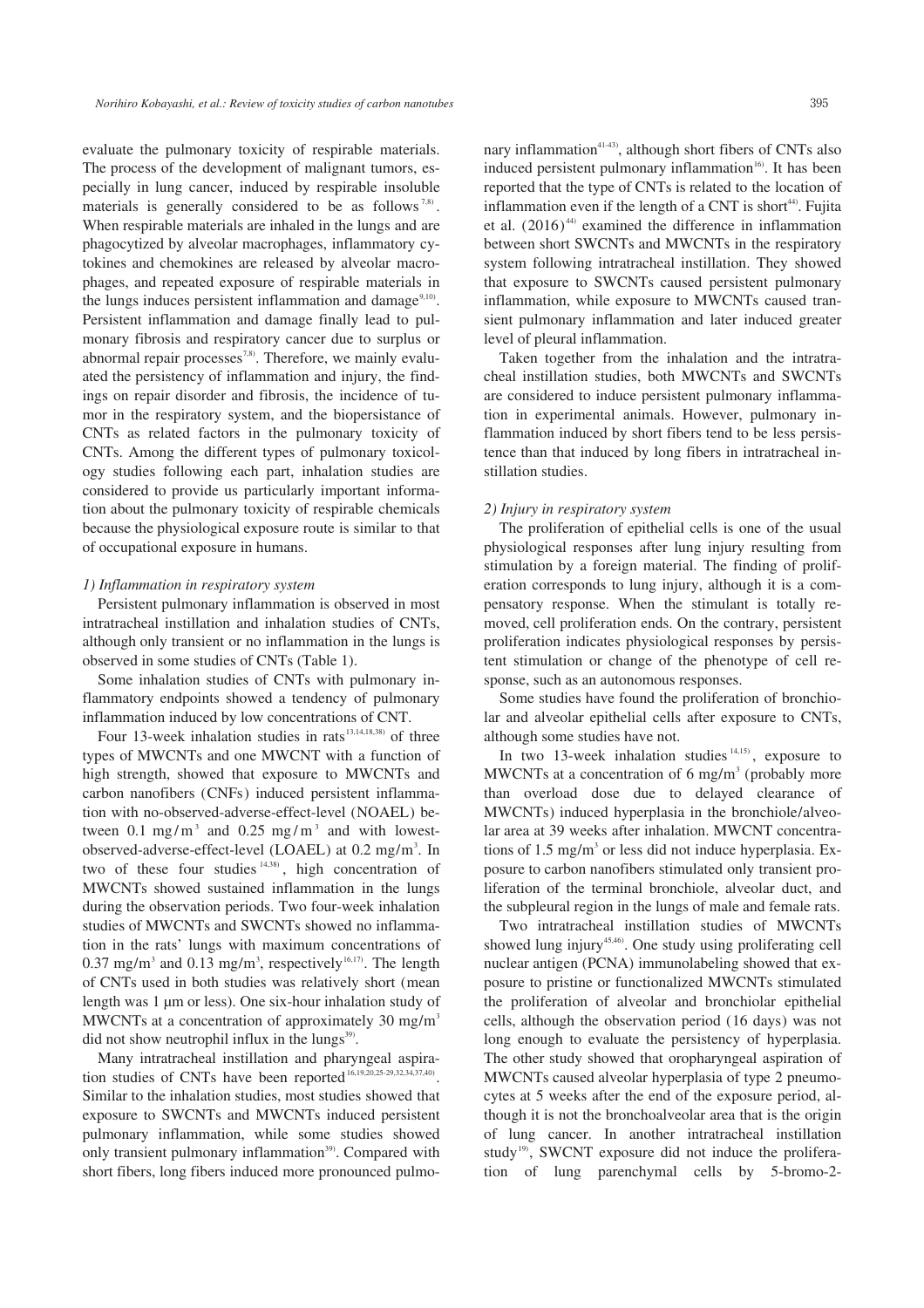|                                               | References                             | $(2007)^{11}$                                                                                                  |                                                                                                                                                                                | $(2009)^{13}$                                                                                                         | $(2010)^{14}$<br>Pauluhn                                                                                                      | DeLorme et al.<br>$(2012)^{15}$                                                                                      | Morimoto et al.<br>$(2012)^{16}$                           | Morimoto et al.<br>$(2012)^{17}$                                                                                           | $(2015)^{18}$                                                                                                                                                                                                                          | Warheit et al.<br>$(2004)^{19}$                                                | Muller et al.<br>$(2005)^{20}$                               |
|-----------------------------------------------|----------------------------------------|----------------------------------------------------------------------------------------------------------------|--------------------------------------------------------------------------------------------------------------------------------------------------------------------------------|-----------------------------------------------------------------------------------------------------------------------|-------------------------------------------------------------------------------------------------------------------------------|----------------------------------------------------------------------------------------------------------------------|------------------------------------------------------------|----------------------------------------------------------------------------------------------------------------------------|----------------------------------------------------------------------------------------------------------------------------------------------------------------------------------------------------------------------------------------|--------------------------------------------------------------------------------|--------------------------------------------------------------|
|                                               | Findings                               | No local pulmonary effects. Non-monotonic Mitchell et al.<br>systemic immune suppression                       | Systemic immune suppression, not due to sys- Mitchell et al.<br>temic uptake of MWCNT, but due to release (2009) <sup>12)</sup><br>of immune suppressing signals from the lung | Increase in BALF total cell counts, protein Ma-Hock et al.<br>content, enzyme activities                              | Inflammation at 0.4 mg/m <sup>3</sup> (transient)<br>$1.5$ mg/m <sup>3</sup> (persistent)<br>6 mg/m <sup>3</sup> (persistent) | Persistent inflammation at 25 mg/m <sup>3</sup>                                                                      | No inflammation, no fibrosis                               | No inflammation, no fibrosis                                                                                               | Increase in lung weights, BALF inflammatory Kasai et al.<br>alveolar wall, inflammatory infiltration in the<br>Granulomatous changes, focal fibrosis of the<br>visceral pleural and subpleural areas was ob-<br>parameters.<br>served. | Transient inflammation                                                         | Inflammation (until 15 days) and granuloma                   |
|                                               | Post-exposure<br>observation<br>period | $0 \,day$                                                                                                      | $0$ day                                                                                                                                                                        | 3, $24$ day                                                                                                           | 6 months                                                                                                                      | 90 days                                                                                                              | 3 months                                                   | 3 months                                                                                                                   | $0 \, day$                                                                                                                                                                                                                             | 3 months                                                                       | 60 days                                                      |
|                                               | Concentration<br>/dose                 | $0.3, 1, 5.3$ mg/m <sup>3</sup> ,<br>7 and 14 days,<br>6 h/day                                                 | $0.3, 1$ mg/m <sup>3</sup> ,<br>14 days;<br>6 h/day                                                                                                                            | $2, 8, 32$ mg/m <sup>3</sup> ,<br>6 h/day<br>5 days,                                                                  | $m^2/g$ Wistar rat 0.1, 0.4, 1.5, 6 mg/m <sup>3</sup> ,<br>13 week                                                            | $0.54$ mg/m <sup>3</sup> (4.9f/cc)<br>25 mg/m <sup>3</sup> (252f/cc)<br>$2.5$ mg/m <sup>3</sup> (56f/cc)<br>13 weeks | 0.37 mg/m <sup>3</sup> ( $>70\%$<br>individual)<br>4 weeks | $0.03$ mg/m <sup>3</sup> (5 <sup>*</sup> 10 <sup>4</sup> /cc)<br>$0.13$ mg/m <sup>3</sup> (6.6 * $104$ )<br>4 weeks<br>CC) | $0, 0.2, 1, 5$ mg/m <sup>3</sup> ,<br>5 days/week<br>13 weeks<br>6 h/day                                                                                                                                                               | 1 mg/kg, 5 mg/kg                                                               | $0.5, 2, 5$ mg/rat                                           |
|                                               | Animal                                 | C57BL/6<br>mouse<br>Male                                                                                       |                                                                                                                                                                                | Wistar rat                                                                                                            | female<br>male,                                                                                                               | female<br>SD <sub>rat</sub><br>male,                                                                                 | $\rm m^2/g$ Wistar rat<br>male                             | male                                                                                                                       | Male and<br>F344 rat<br>female                                                                                                                                                                                                         | CDrat<br>male                                                                  | female<br>SD <sub>rat</sub>                                  |
| Summary of pulmonary toxicity studies on CNTs | Characterization                       | £<br>Size: 10-20 $\text{mm}$ x5-15 $\mu$ m<br>Impurities: 0.5% Ni and 1<br>Surface area: 100 m <sup>2</sup> /g | MMAD: 700-1000 nm/1800<br>$\mathbf{m}$                                                                                                                                         | Impurities: 10% metal oxide<br>Surface area: 250-300 m <sup>2</sup> /g<br>Size: 5-15 nm×0.1-10 µm<br>MMAD: 0.5-1.3 µm | Range of length: 200-300nm<br>Co 0.46-0.53% BET 253                                                                           | Carbon>99.5% Diameter 158<br>3.8<br>nm Length 5.8 µm BET 1<br>$m^2/g$                                                | Diameter 44 nm BET 69<br>Fe 0.0005%                        | Diameter 3 nm BET 1064 m <sup>2</sup> / Wistar rat<br>g Impurities $0.03\%$                                                | 19<br>Size: 94.1-98 nm×5.53-6.<br>Surface area: 24-28 m <sup>2</sup> /g<br>Impurities: >99.6-99.8%<br>MMAD: 1.4-1.6 µm<br>purity<br>$\mathop{\mathrm{Im}}$                                                                             | <b>S</b><br>nominal diameter 1.4 nm,<br>length >1µm, agglomerat<br>rope ~30 nm | $\mathbb{H}$<br>Ground CNT: length 0.7<br>CNT: length 5.9 µm |
|                                               | CNT type                               | MWCNTs and<br>(mixture of<br><b>MWCNTs</b>                                                                     | nanofibres)<br>graphitic                                                                                                                                                       | <b>MWCNTs</b>                                                                                                         | MWCNT                                                                                                                         | nanofiber<br>Carbon                                                                                                  | <b>MWCNT</b>                                               | SWCNT                                                                                                                      | <b>MWCNTs</b>                                                                                                                                                                                                                          | SWCNT                                                                          | <b>MWCNT</b>                                                 |
| Table 1.                                      | Exposure<br>route                      | Inhalation                                                                                                     |                                                                                                                                                                                | Inhalation                                                                                                            | Inhalation                                                                                                                    | Inhalation                                                                                                           | Inhalation                                                 | Inhalation                                                                                                                 | Inhalation                                                                                                                                                                                                                             | Intratracheal<br>instillation                                                  | Intratracheal<br>instillation                                |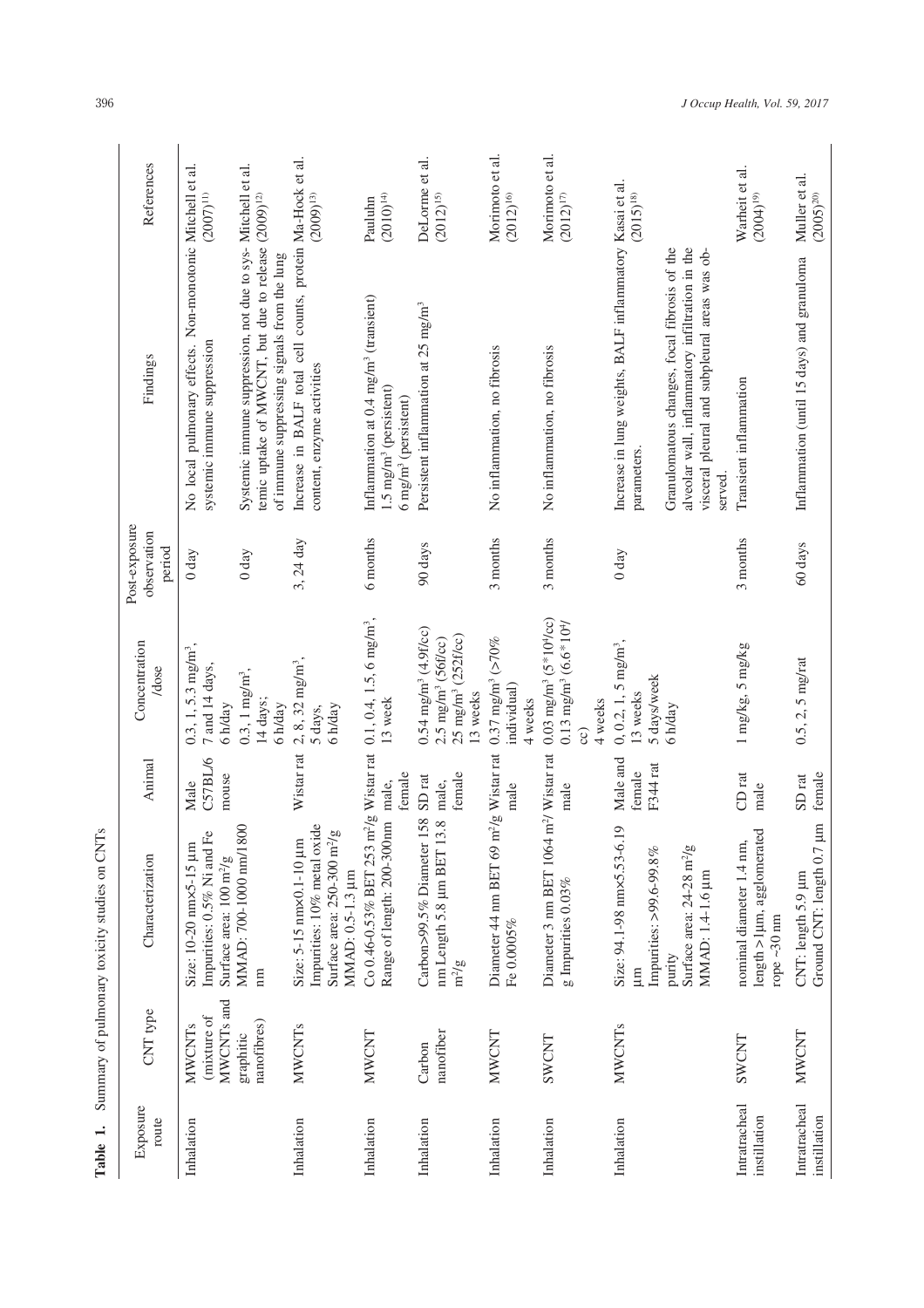| Table 1.                      |                                                         | Summary of pulmonary toxicity studies on CNTs (continued)                                                                   |                                   |                                       |                                        |                                                                                                                                                                                                                                    |                                  |
|-------------------------------|---------------------------------------------------------|-----------------------------------------------------------------------------------------------------------------------------|-----------------------------------|---------------------------------------|----------------------------------------|------------------------------------------------------------------------------------------------------------------------------------------------------------------------------------------------------------------------------------|----------------------------------|
| Exposure<br>route             | CNT type                                                | Characterization                                                                                                            | Animal                            | Concentration<br>/dose                | Post-exposure<br>observation<br>period | Findings                                                                                                                                                                                                                           | References                       |
| Intratracheal<br>instillation | SWCNTs                                                  | Size: 1-2 nm×several µm<br>exact characterization)                                                                          | (No Male ICR<br>mice              | $0.5$ mg/kg                           | 3, 14 days                             | Release of cytokines (NF-KB)                                                                                                                                                                                                       | Chou et al.<br>$(2008)^{21}$     |
| instillation<br>Intranasal    | (80% DWCNTs,<br>20% SWCNTs<br><b>DWCNTs</b><br>Purified | Size: 1.2-3.2 nm×1-10 µm<br>(bundles up to 100 µm)                                                                          | Swiss<br>Male<br>mice             | 1.5 mg/kg                             | 6, 24, 48 h                            | No increase in TNF-a. Decrease in local oxi- (2010) <sup>22</sup><br>Local and systemic inflammation.<br>dative stress                                                                                                             | Crouzier et al.                  |
| Intratracheal<br>instillation | <b>MWCNTs</b>                                           | Size: 20-50 nm×0.5-2 µm,<br>Impurities: >95% purity<br>Surface area: 280 m <sup>2</sup> /g                                  | Sprague-<br>Dawley<br>Male<br>rat | 1, 10, 100 µg/rat                     | days                                   | 1, 7, 30, 90, 180 No inflammation, apoptosis of macrophages Elgrabli et al.<br>having phagocytosed MWCNTs (elimination) (2008) <sup>23)</sup>                                                                                      |                                  |
| Intratracheal<br>instillation | <b>MWCNTs</b>                                           | Size: 11-170 nm×5-9 µm<br>Impurities: >90% carbon<br>Surface area: 12.83 m <sup>2</sup> /g                                  | ICR male<br>mouse                 | 5, 20, 50 mg/kg                       |                                        | Increase in proinflammatory cytokines (IL-1, (2009) <sup>24)</sup><br>TNF- $\alpha$ , IL-6, IL-4, IL-5, IL-10, IL-12, IFN- $\gamma$ )<br>and IgE. Distribution of B cells in spleen,<br>1, 3, 7, 14 days Increase in immune cells. | Park et al.                      |
| Intratracheal<br>instillation | <b>MWCNT</b>                                            | Diameter 88 nm Length 5<br>Fe 0.44%                                                                                         | um F344 rat<br>male               | 40 µg/rat 160 µg/rat                  | 91 days                                | Persistent inflammation and fibrosis                                                                                                                                                                                               | Aiso et al.<br>$(2010)^{25}$     |
| Intratracheal<br>aspiration   | NWCNT                                                   | Diameter 31nm Length 20um C57BI<br>BET 50 $m^2/g$ Impurity 3.5<br>wt%                                                       | female<br>mice                    | $20 \mu$ g/mouse 40 $\mu$ g/<br>mouse | $7\,\mathrm{days}$                     | Transient inflammation                                                                                                                                                                                                             | Han et al.<br>$(2010)^{26}$      |
| Intratracheal<br>instillation | <b>MWCNTs</b>                                           | Impurities: 99.79% carbon<br>Surface area: 23.0 m <sup>2</sup> /g<br>Size: $60$ nm $\times$ 1.5 µm<br>$(7-8\%$ carbon soot) | Sprague-<br>Dawley<br>Male<br>rat | $0.04, 0.2, 1$ mg/kg                  |                                        | 3, 7, 28, 91 days Increase in BALF neutrophils, eosinophils, Kobayashi et al.<br>BALF cytokine levels not changed.<br>LDH, and TP levels increased.                                                                                | $(2010)^{27}\,$                  |
| Intratracheal<br>instillation | SWCNTs                                                  | Impurities: 0.05% total metal<br>Surface area: 1064 m <sup>2</sup> /g<br>Size: 12 nm×0.32 µm                                | Sprague-<br>Dawley<br>Male<br>rat | $0.04, 0.2, 1, 2$ mg/kg               | 1, 3, 7, 28, 91,<br>182 days           | Increase in BALF neutrophils, macrophages, Kobayashi et al.<br>lymphocytes, eosinophils, LDH, protein, and (2011) <sup>28)</sup><br>$IL-1\beta$ , $IL-6$ .                                                                         |                                  |
| Intratracheal<br>instillation | <b>MWCNT</b>                                            | Diameter 44 nm BET 69 m <sup>2</sup> /g Wistar rat 0.66 mg/kg 3.3 mg/kg<br>Fe 0.0005%                                       | male                              |                                       | 6 months                               | Inflammation at 0.66mg/kg (transient) 3.3mg/ Morimoto et al.<br>Transient fibrosis<br>kg (persistent)                                                                                                                              | $(2012)^{16}$                    |
| Intratracheal<br>instillation | SWCNT                                                   | Diameter 1.8 nm BET 878<br>$m^2/g$                                                                                          | Wistar rat<br>male<br>male        | $0.66$ mg/kg $1.32$ mg/<br>δg         | 6 months                               | Persistent inflammation<br>Minimum fibrosis                                                                                                                                                                                        | Morimoto et al.<br>$(2012)^{29}$ |
| Pharyngeal<br>aspiration      | SWCNT                                                   | Diameter 1-4nm<br>BET 1040 m <sup>2</sup> /g<br>Length 1-3 µm                                                               | C57BL/6<br>female<br>mice,        | 40 µg/mouse                           | 28 days                                | Persistent inflammation and granuloma                                                                                                                                                                                              | Murray et al.<br>$(2012)^{30}$   |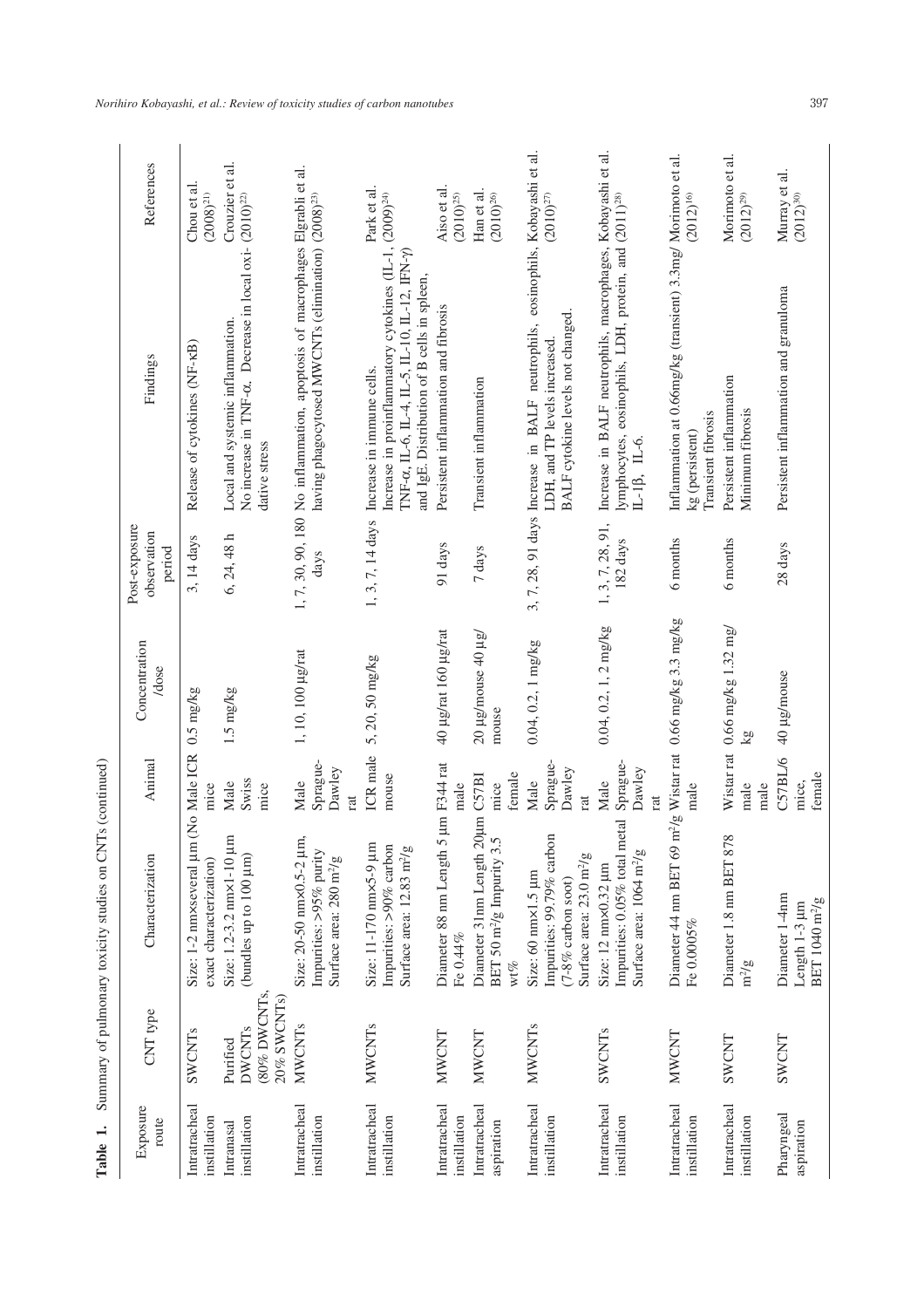|                                                                           | References                             | Fujita et al<br>$(2015)^{31}$                                                                          | Mercer et al.<br>Porter et al.<br>$(2011)^{33}$<br>$(2010)^{32}$                                                  | Shvedova et al.<br>$(2005)^{34}$                                                                                 | $(2007)^{35}$                                                                                               |                                                                                                                                                                                                         | $(2013)^{37}$                                                                                |
|---------------------------------------------------------------------------|----------------------------------------|--------------------------------------------------------------------------------------------------------|-------------------------------------------------------------------------------------------------------------------|------------------------------------------------------------------------------------------------------------------|-------------------------------------------------------------------------------------------------------------|---------------------------------------------------------------------------------------------------------------------------------------------------------------------------------------------------------|----------------------------------------------------------------------------------------------|
|                                                                           | Findings                               | granuloma $(+) \rightarrow (-)$ 365 and 754days                                                        | 1, 7, 28, 56 days Increase in BAL PMNs, LDH, albumin.<br>Progressive fibrosis at 80 µg<br>Persistent inflammation | 1, 3, 7, 28, 60 Inflammation (TNF- $\alpha$ and IL-1 $\beta$ increased).<br>Persistent inflammation and fibrosis | 1, 3, 7, 28 days Robust, acute inflammation (PMNs, TNF- $\alpha$ , Shvedova et al.<br>IL-6, LDH increased). | 0, 5, 10, 20 µg/mouse 1, 3, 7, 28 days Inflammation (TNF- $\alpha$ , IL-6 and TGF- $\beta$ in-Shvedova et al.<br>creased) GSH depletion, lipid peroxidation, (2008) <sup>36)</sup><br>oxidised proteins | Persistent alveolitis and interstitial fibrosis at Sager et al.<br>$10 \mu g$ and $40 \mu g$ |
|                                                                           | Post-exposure<br>observation<br>period | 754 days                                                                                               |                                                                                                                   | days                                                                                                             |                                                                                                             |                                                                                                                                                                                                         | 56 days                                                                                      |
|                                                                           | Concentration<br>/dose                 |                                                                                                        | 10, 20, 40, 80 $\mu$ g/                                                                                           | $(0, 0.5, 1, 2$ mg/kg)<br>$0, 10, 20, 40 \mu g$<br>mouse                                                         | 0, 40 µg/mouse<br>$C57$ BL/6 (0, 1.9 mg/kg)                                                                 | C57 BL/6 $(0, 0.25, 0.5, 1$ mg/<br>kg)                                                                                                                                                                  | C57BL/6 $1,10,40 \mu$ g/mouse                                                                |
|                                                                           | Animal                                 | male                                                                                                   | C57BL/6J mouse<br>mouse<br>Male                                                                                   | C57 BL/6<br>Female<br>mouse                                                                                      | Female<br>mouse                                                                                             | Female<br>mouse                                                                                                                                                                                         | mice male                                                                                    |
| <b>Table 1.</b> Summary of pulmonary toxicity studies on CNTs (continued) | Characterization                       | BET 877.7 m <sup>2</sup> /g Diameter 44 Wistar rat 0.2 mg/rat 0.4 mg/rat<br>$\mathop{\rm mm}\nolimits$ | Impurities: 0.78% total<br>Size: 49 nm×3.86 µm<br>metals                                                          | Surface area: 1040 m <sup>2</sup> /g<br>Impurities: 0.23% Fe<br>Size: 1-4 nm                                     | Surface area: $1040 \text{ m}^2/\text{g}$<br>Impurities: 0.23% Fe<br>Size: 1-4 nm                           | Size: 0.8-1.2 nm×100-1000<br>Surface area: 508 m <sup>2</sup> /g<br>Impurities: 17.7% Fe                                                                                                                | Diameter 1-2 nm Length<5<br>m                                                                |
|                                                                           | CNT type                               | SWCNT                                                                                                  | <b>MWCNTs</b>                                                                                                     | SWCNTs<br>Purified                                                                                               | SWCNTs<br>Purified                                                                                          | SWCNTs                                                                                                                                                                                                  | DWCNT                                                                                        |
|                                                                           | Exposure<br>route                      | Intratracheal                                                                                          | Pharyngeal<br>aspiration                                                                                          | Pharyngeal<br>aspiration                                                                                         | Pharyngeal<br>aspiration                                                                                    | Pharyngeal<br>aspiration                                                                                                                                                                                | Pharyngeal<br>aspiration                                                                     |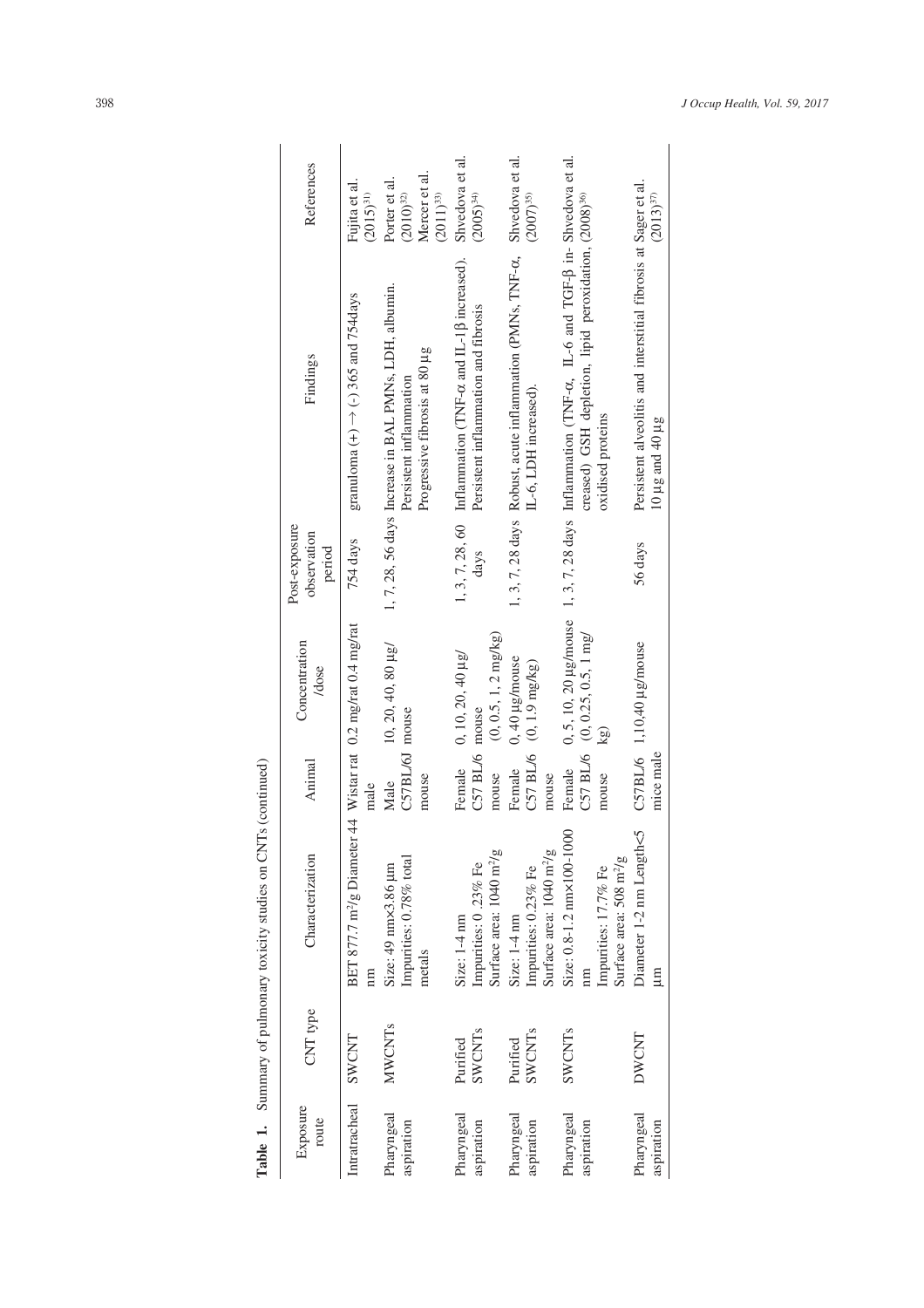Xu et al.  $(2012)^{47}$  conducted an intratracheal instillation using a special spray-type cannula. As per the findings of their study, exposure to MWCNTs induced visceral mesothelial cell proliferation, although it is not the parietal pleura where malignant mesothelioma originates.

Summarized collectively, inhalation and intratracheal instillation studies of MWCNTs and SWCNTs, the evidences on persistent hyperplasia of bronchoalveolar epithelial cells was not sufficient.

#### *3) Fibrosis in respiratory system*

Pulmonary fibrosis is regarded as surplus or abnormal repair after lung injury. It is unknown whether pulmonary fibrosis and fibrosis-related factors caused by exposure to CNTs directly affect the transformation and proliferation of normal epithelial cells to cancer cells. However, Chang et al.  $(2012)^{48}$  reported that SWCNT-induced pulmonary fibrosis in mice was associated with epithelialmesenchymal transition, namely epithelial cell derived fibrosis with the function of collagen production. Pulmonary fibrosis, such as idiopathic pulmonary fibrosis is accompanied by lung cancer at a high frequency 49) . In chronic inhalation studies of asbestos and man-made vitreous fibers, fibers that induced pulmonary fibrosis developed into pulmonary tumor<sup>50)</sup>. Therefore, the fibrosis and fibrosis-related factors induced by exposure to CNTs may affect the transformation and proliferation of epithelial cells. We consider that the finding of pulmonary fibrosis induced by CNTs is related to tumor-related factors.

Table 1 shows results of inhalation and intratracheal instillation studies. Most of these studies showed pulmonary fibrosis and most of the CNT-exposed groups with the finding of fibrosis in inhalation and intratracheal instillation studies corresponded to CNT-exposed groups with persistent pulmonary inflammation. Compared with short fibers, needle-like long fibers in both studies tended to induce fibrotic responses such as fibroblast proliferation and collagen deposition<sup> $42,43)$ </sup>. As for the intraperitoneal injection study, long MWCNT exposure led to granulomatous inflammation in the peritoneal cavity but tangled MWCNT showed weak or little responses<sup>51)</sup>.

#### *4) Biopersistence of CNTs in the lung*

Biopersistence of materials in the lungs is how long the materials remain in the lungs. Materials with high biopersistence remain in the lungs for a long time; on the contrary, materials with low biopersistence get quickly cleared from the lungs. Fibrous materials with high biopersistence, such as asbestos and ceramic fibers are reported to cause pulmonary fibrosis and cancer<sup>50)</sup>. In other words, if materials remain in the lungs for a long time, they have high probability of causing persistent inflammation and injury in the lungs. CNTs are reported to have high biopersistence. The retention half-times of MWCNTs in the lungs, an index of clearance, at 0.1 mg/  $\text{m}^3$ , 0.4 mg/m<sup>3</sup>, 1.5 mg/m<sup>3</sup>, and 6 mg/m<sup>3</sup> following a 13week inhalation exposure of MWCNTs were 151, 350, 318, and 375 days, respectively<sup>14</sup>. Although there are differences in the half-times, the authors considered that these delayed times were related to volumetric overload. A twelve-day inhalation study revealed that 65.1% of the total lung burden of MWCNTs at  $5 \text{ mg/m}^3$  remained in the murine lungs 336 days after inhalation exposure<sup>52)</sup>. Intratracheal instillation of MWCNTs at 0.2 mg and 0.55 mg revealed that the burden of MWCNTs in the lungs did not decrease significantly between 1 day and 364 days after exposure $53$ .

The biopersistence of fibrous materials, including asbestos, is thought to be regulated by length and durability<sup>50)</sup>. Long and insoluble fibers are biopersistent because macrophages cannot phagocytize long fibers ; furthermore, poor degradation makes the clearance of fiber difficult. While relatively long CNTs were used in the studies mentioned above, some studies did use short CNTs, which showed a relatively short half-time in the lungs. One four-week inhalation study of short MWCNTs (geometric mean length: 1.1 μm) revealed that the biological half-time of MWCNTs at  $0.37$  mg/m<sup>3</sup> was  $51-54$  days<sup>54</sup>. CNTs with short fibers tend to have shorter half-times than those with long fibers. The length may affect the clearance of materials such as asbestos in the lungs. In asbestos, fibers with length more than 20 μm are reported to have higher biopersistence compared with fibers with a length less than  $5 \mu m^{55}$ .

As for solubility, CNTs are generally thought to be resistant to chemical attack due to their fundamental graphitic structure. The insolubility of MWCNTs and SWCNTs is equal to or higher than asbestos $<sup>56</sup>$ . Therefore,</sup> length is an important characteristic in the biopersistence of CNTs. There are a few soluble-type CNTs. These CNTs become shorter due to degradation and are efficiently cleared from the lung, suggesting that a characteristic of CNT is low biopersistence. Osmond-Mcleod et al.  $(2011)^{56}$  reported that soluble-type CNTs induced low pathogenic potential.

#### *5) Gene damage in the lung*

Gene damage in the lungs is considered to play a key role in the transformation and proliferation of cells (especially epithelial cells) as an abnormality of restoration following lung injury.

Most CNT studies showed the results of genotoxicity in an acute phase following exposure and induced the formation of DNA breakage, micronuclei, and mutations in the lungs after inhalation and intratracheal instillation. Intratracheal or pharyngeal instillation and inhalation of MWCNTs to mice induced DNA strand breaks in the lungs in a dose-dependent manner through the comet assay<sup>57,58)</sup>. Among studies with gene mutation assays, one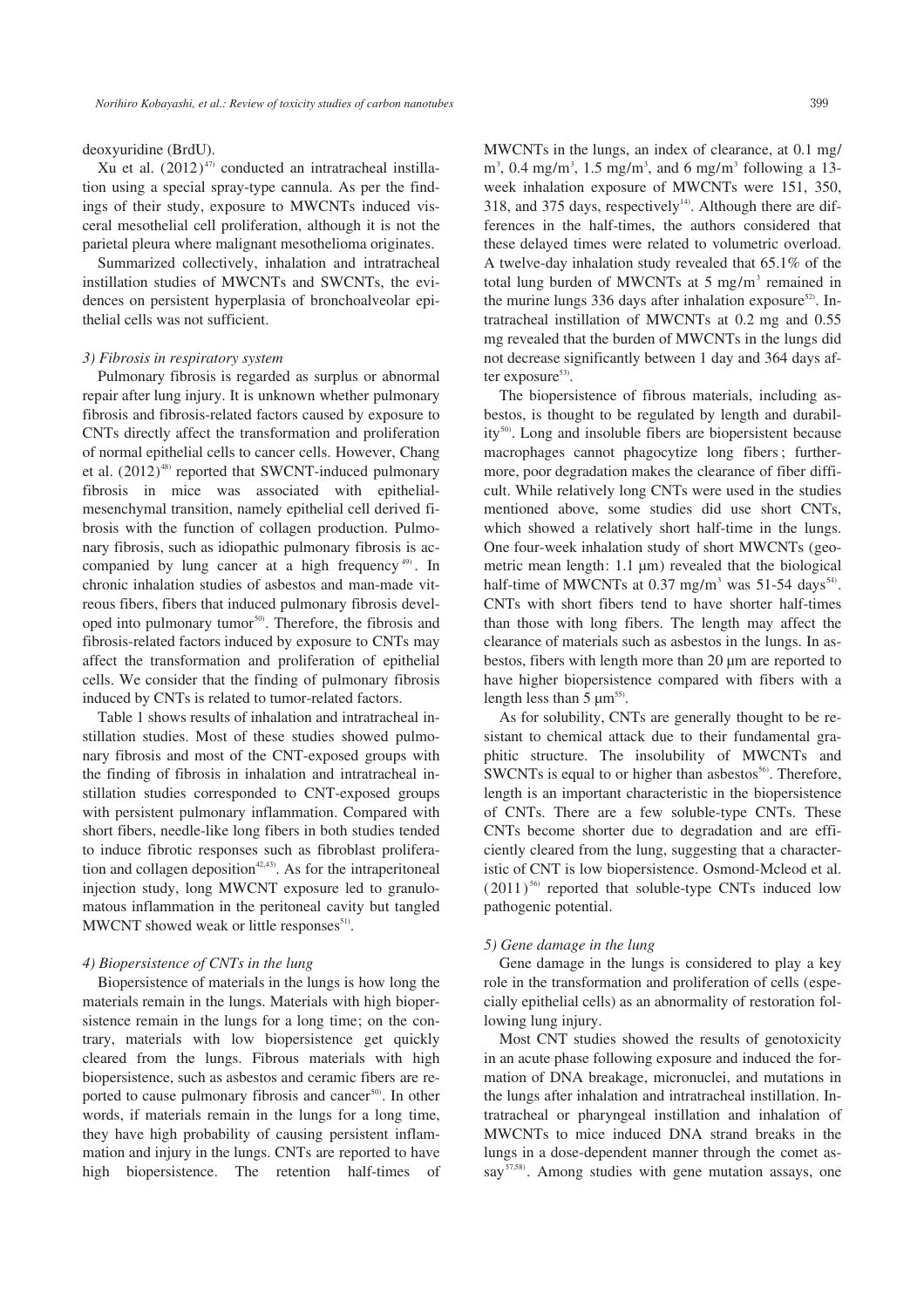study showed that the intratracheal instillation of MWCNTs increased the mutation frequency in the lungs detected by gpt assay<sup>57)</sup>. In a study of 10 commercial MWCNTs, the intratracheal instillation of some MWCNTs induced the DNA breaks in the lung<sup>59)</sup>, and multiple regression analysis showed that a lower Brunauer-Emmett-Teller surface area or a corresponding larger diameter was associated with increased genotoxicity. On the contrary, some studies did not induce genotoxicity *in vivo*. An intratracheal instillation of MWCNTs in rats did not induce DNA damage in their lungs<sup>60</sup>, and the inhalation of MWCNTs did not induce DNA double strand breaks (detected by γ-H2AX foci) or micronuclei in blood leukocytes  $58$ ); another study showed that MWCNT did not increase gpt mutation $61$ . Possibly, the gene damage observed in the acute phase can be restored, and the gene mutation observed in the chronic phase of CNTs is considered gene damage that is not restored. Kras mutation plays an important role in the signal transduction of epidermal growth factor receptor and is one of the representative oncogenic driver mutations. The pharyngeal aspiration of SWCNTs and CNFs in mice increased the incidence of K-ras oncogene mutations in the lungs at 1 year post exposure<sup>62)</sup>. Four days inhalation of SWCNTs also increased the incidence of K-ras and micronuclei positive cells in the lungs at 1 year post exposure.

As for short fibers, in the intratracheal instillation studies using 10 commercial MWCNTs ( Most MWCNTs with less than  $1 \mu m$ )<sup>59</sup>, none of the exposure of all MWCNTs did not induce DNA breaks in murine lungs at the chronic phase in the comet assay, although there is a transient DNA damage in the acute phase.

Gene damage is also reported to be associated with reactive oxygen species  $(ROS)^{63,64}$ . MWCNTs induced the mutation of hypoxanthine phosphoribosyltransferase ( HPRT ) genes in Chinese hamster lung fibroblasts through ROS<sup>63</sup>. SWCNTs induced DNA breakage, micronuclei formation, and ROS production in human peripheral bool lymphocytes; however, these stimulating effects of SWCNTs were inhibited by N-acetylcysteine, which is an antioxidant<sup>64)</sup>. The mitochondrial damage caused by MWCNTs leads to ROS production, which may damage the nucleus.

## *6) Malignant tumor in the respiratory system*

There are two inhalation studies demonstrating malignant tumors in the respiratory system; one is a long-term inhalation study and the other is a study of the estimation of cancer-promoting effects<sup>65,66</sup>. Both studies showed that CNT induced the onset and the promotion of lung cancer.

A 104-week inhalation study of MWCNTs used males and females at the concentrations of 0 mg/m<sup>3</sup>, 0.02 mg/  $\text{m}^3$ , 0.2 mg/m<sup>3</sup>, and 2 mg/m<sup>3 65)</sup>. Lung carcinoma, mainly bronchioloalveolar carcinoma and combined carcinoma and adenoma were significantly increased in males exposed to  $0.2 \text{ mg/m}^3$  or more and in females exposed to  $2$ mg/m3 . The NOAEL for the endpoints of respiratory tumor was 0.02 mg/m<sup>3</sup>. Pleural mesothelioma was not observed.

In another study, carcinogenesis phases were classified into some stages, and there was a test protocol that utilized a two-stage initiation (action of carcinogen)/promotion (promotion of cell growth with existing DNA damage) in order to estimate the carcinogenicity of chemicals<sup>66)</sup>. Sargent et al.  $(2014)$ <sup>66)</sup> performed a 15-day inhalation study (5 mg/m<sup>3</sup>, five hours/day) of MWCNTs following the intraperitoneal injection of an initiator, methylcholanthrene (MCA), and found that MWCNTs significantly increased tumor rates (bronchioloalveolar adenomas and adenocarcinoma) in the lung exposed to MCA, suggesting that MWCNTs act as a promoter of carcinogenesis.

In an intratracheal instillation study of MWCNTs that was conducted using a specific spray-type cannula<sup>67</sup>, exposure of MWCNTs induced not only lung tumor but also malignant mesothelioma in a 2-year observation period.

In an intraperitoneal injection study, exposure of short MWCNT did not induce carcinogenic responses<sup>68)</sup>.

The MWCNTs used in the studies mentioned above were long, thin fibers (mostly MWCNT-7), and there are no studies following the long-term inhalation of short length CNTs.

# *7) Discussion and summary of the pulmonary toxicity of CNTs*

In the process of lung disorders caused by respirable materials, CNTs induced sustained inflammation, fibrosis, finally increase in tumor rate. The finding of dosedependent responses between MWCNTs and lung tumor following long-term inhalation, which is similar to the exposure in humans, is significant for the estimation of pulmonary toxicity.

We think that the pulmonary toxicity of CNTs cause pulmonary tumor. Although there are few studies, there are data or suspected data regarding the sustained proliferation of epithelial cells. Fujita et al.  $(2015)^{31}$  reported that gene expression by SWCNTs with thin bundles with short linear shapes was strongly associated with cell proliferation by comprehensive gene express analysis. One 13-week inhalation study<sup>14)</sup> showed that MWCNT exposure induced hyperplasia of epithelial cells after certain observation periods when the concentration of MWCNTs was high. Frank et al.  $(2016)^{46}$  found that the oropharyngeal aspiration of CNT caused alveolar hyperplasia of type 2 pneumocytes at 5 weeks after the end of exposure, although that was not in the bronchoalveolar area, that is the origin of lung cancer. The carcinogenicity of CNTs has been observed in the case of long needle-like structures of CNTs, but If the fiber is shorter, the carcinogenicity of CNTs will be attenuated. Compared with long fi-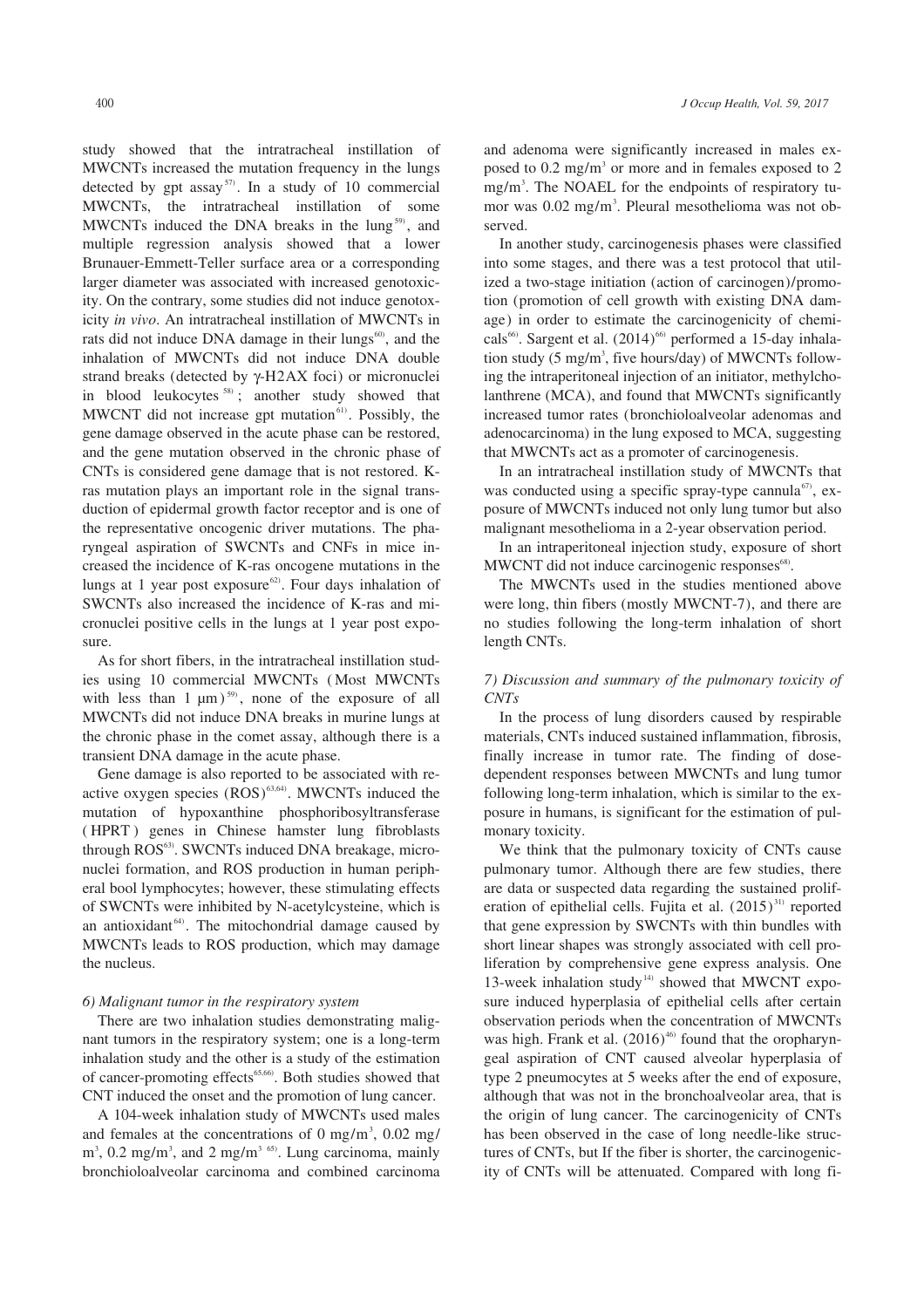| くうい                                                                                                                                                                                                                                  |
|--------------------------------------------------------------------------------------------------------------------------------------------------------------------------------------------------------------------------------------|
| ĺ                                                                                                                                                                                                                                    |
| <br> <br> <br>                                                                                                                                                                                                                       |
|                                                                                                                                                                                                                                      |
|                                                                                                                                                                                                                                      |
|                                                                                                                                                                                                                                      |
| <b>Continued in the continued of the continued in the continued of the continued in the continued of the continued in the continued of the continued of the continued of the continued of the continued of the continued of the </b> |
|                                                                                                                                                                                                                                      |
|                                                                                                                                                                                                                                      |
|                                                                                                                                                                                                                                      |
|                                                                                                                                                                                                                                      |
|                                                                                                                                                                                                                                      |
| l                                                                                                                                                                                                                                    |
|                                                                                                                                                                                                                                      |
|                                                                                                                                                                                                                                      |
|                                                                                                                                                                                                                                      |
| $\frac{1}{2}$                                                                                                                                                                                                                        |
|                                                                                                                                                                                                                                      |
|                                                                                                                                                                                                                                      |
|                                                                                                                                                                                                                                      |
| ł                                                                                                                                                                                                                                    |
|                                                                                                                                                                                                                                      |
|                                                                                                                                                                                                                                      |
| j                                                                                                                                                                                                                                    |
| i<br>Sidney Santa Contra Contra Contra Contra Contra Contra Contra Contra Contra Contra Contra Contra Contra Contra<br>Contra Contra Contra Contra Contra Contra Contra Contra Contra Contra Contra Contra Contra Contra Contra Cont |
|                                                                                                                                                                                                                                      |
| i                                                                                                                                                                                                                                    |
|                                                                                                                                                                                                                                      |
|                                                                                                                                                                                                                                      |
| l                                                                                                                                                                                                                                    |

| $\mathbf{a}$<br>Table            |              | Summary of reproductive and developmental toxicity studies on CNTs in rodents                                                                |                                       |                                                        |                     |                                                                                                                                                                                                                                                                                                                                                                                                                                                                                  |                                     |
|----------------------------------|--------------|----------------------------------------------------------------------------------------------------------------------------------------------|---------------------------------------|--------------------------------------------------------|---------------------|----------------------------------------------------------------------------------------------------------------------------------------------------------------------------------------------------------------------------------------------------------------------------------------------------------------------------------------------------------------------------------------------------------------------------------------------------------------------------------|-------------------------------------|
| Exposure route                   | CNT<br>type  | Characterization                                                                                                                             | Animals                               | Exposure day                                           | Dose                | Findings                                                                                                                                                                                                                                                                                                                                                                                                                                                                         | References                          |
| <b>lintravenous</b><br>injection | NWCNT        | MWCNTs (D: 20-30 nm, L:<br>COOH-MWCNTs (D: 20-30<br>nm, L: 0.5-2.0 mm); NH <sub>4</sub> -<br>$0.5 - 2.0$ mm) in PBS with<br>$0.1\%$ Tween 80 | <b>BALB/c</b> mouse<br>$(4-8/group)$  | Once or every 3<br>d, 5 times                          | 5 mg/kg             | Transient histopathological changes in the<br>testes after multiple injections of both MW-<br>CNTs; transiently increased levels of MDA in<br>the testes after multiple injections of COOH-<br>No effect on reproductive outcomes when<br>mated with untreated females<br><b>MWCNTs</b>                                                                                                                                                                                          | $(2010)^{70}$<br>Bai et al.         |
| Intraperitoneal<br>injection     | NWCNT        | nm, 5.3% A1, 0.4% Fe, 0.2%<br>NM-400, D: 10 nm, L: 295<br>Belgium) in water with 2%<br>Co, highly bent (Nanocyl,<br>mouse serum              | C57BL/6JBomTac<br>(30/group)<br>mouse | preconception<br>One day                               | $67 \text{ mg/d}$   | Increased lag in delivery of the first litter;<br>No effect on maternal body weight gain or<br>gestational or litter parameters, nor offspring<br>ong-lasting pathological changes, mononu-<br>clear infiltration, and bronchiole sub-epitheli-<br>ber of Kupffer cells and hyperplasia and<br>al edema in the lungs and an increased num-<br>open field activity, acoustic startle response,<br>hypertrophy of Kupffer cells in the liver<br>DSP, or testes weight in male pups | Hougaard<br>$(2013)^{71}$<br>et al. |
| Intraperitoneal<br>injection     | <b>MWCNT</b> | MWNT-7, width: 100 nm,<br>$27.5\%$ 41<br>onger than 5 mm<br>(MITSUI, Japan) in $2\%$<br>CMC-Na solution                                      | $(6-16/\text{group})$<br>CD1 mouse    | plug44GD <sub>0</sub> )<br>(vaginal<br>GD <sub>9</sub> | 2, 3, 4, 5<br>mg/kg | Increased maternal spleen weight at doses of<br>mg; litter size at 4 and 5 mg; Fetal weight at<br>2, 3, 4, and 5 mg; resorption rate at 4 and 5<br>mg; maternal incidence of fetuses with exter-<br>Decrease in maternal body weight at 4 and 5<br>nal malformations at 4mg and skeletal mal-<br>formations at 2mg and higher<br>$2, 3, 4$ mg                                                                                                                                    | Fujitani et<br>$(2012)^{72}$        |
| Intratracheal<br>instillation    | MWCNT        |                                                                                                                                              |                                       | GD <sub>9</sub>                                        | $3, 4, 5$ mg/<br>kg | Increased maternal lung weight at a dose of 5<br>Decrease in maternal body weight at 5 mg;<br>mg; dams had fetuses with external and skel-<br>etal malformations at 4 and 5 mg<br>fetal weight at 5mg                                                                                                                                                                                                                                                                            |                                     |
| Intraperitoneal<br>injection     | NWCNT        | $270 \text{m}^2\text{/g}$ , 95% C (Research<br>D: 30 nm, L: 10 mm, SSA:<br>Industry, Tehran, Iran) in<br>Institute of Petroleum<br>PBS       | NMR1 mouse<br>$(10/\text{group})$     | Mating day and<br>GD <sub>3</sub>                      | $1, 10$ mg/d        | Increased time in the closed arm of elevated<br>plus-maze and floating period in forced<br>No external malformations or changes in de-<br>velopmental landmarks, reflex ontogeny, or<br>behavior in the open field or Morris water<br>No deaths or changes in clinical signs of tox-<br>icity or reproductive parameters in dams<br>swimming test at a dose of 1mg<br>maze                                                                                                       | Ivani et al.<br>$(2012)^{73}$       |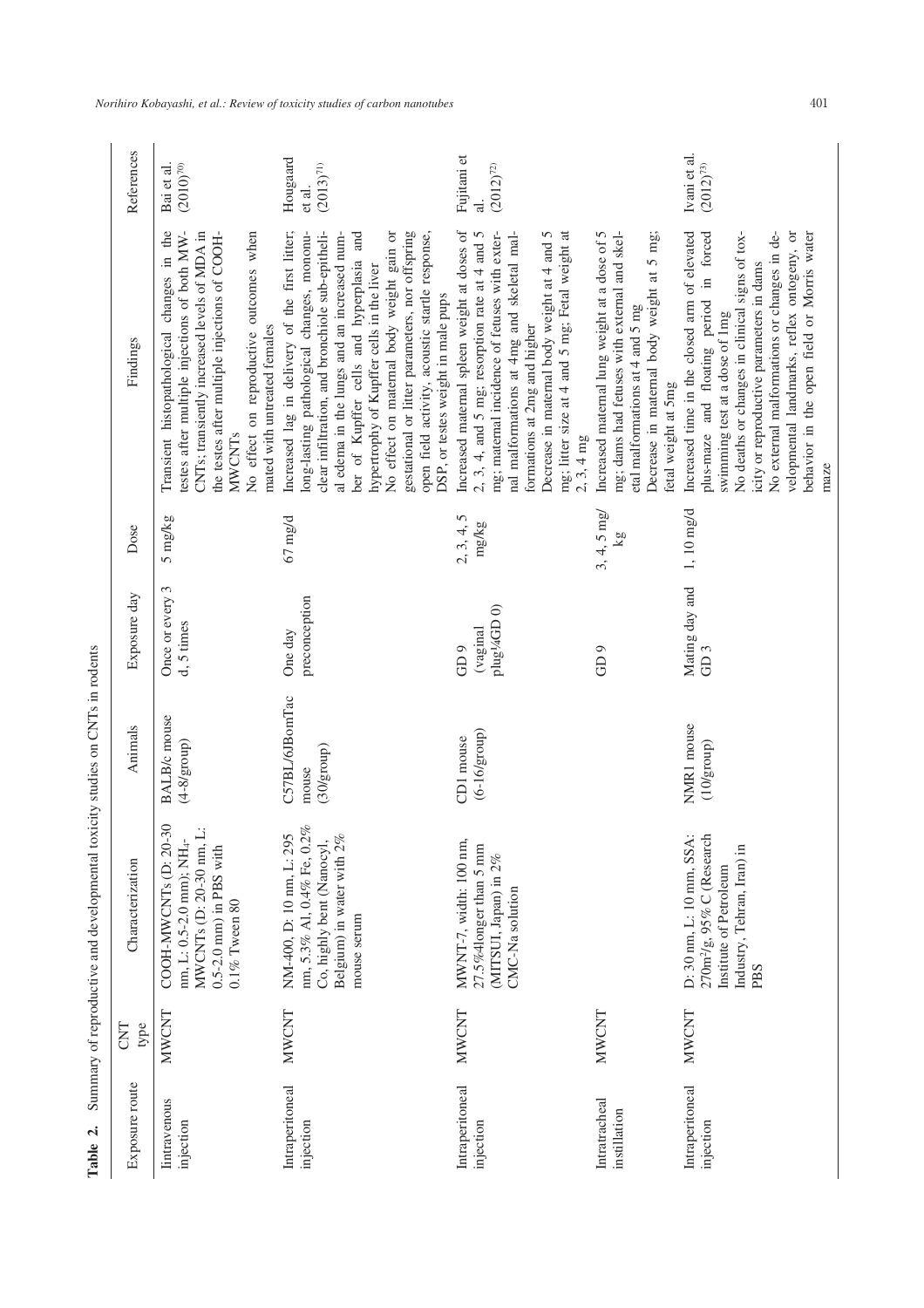| Table 2.                     |              | Summary of reproductive and developmental toxicity studies on CNTs in rodents (continued)                                                                                                                                                                                                                                                                     |                                        |                                                                                                                  |                                                              |                                                                                                                                                                                                                                                                                                                                                                                                                                                                                                                                                                                                                                                                                                                               |                                            |
|------------------------------|--------------|---------------------------------------------------------------------------------------------------------------------------------------------------------------------------------------------------------------------------------------------------------------------------------------------------------------------------------------------------------------|----------------------------------------|------------------------------------------------------------------------------------------------------------------|--------------------------------------------------------------|-------------------------------------------------------------------------------------------------------------------------------------------------------------------------------------------------------------------------------------------------------------------------------------------------------------------------------------------------------------------------------------------------------------------------------------------------------------------------------------------------------------------------------------------------------------------------------------------------------------------------------------------------------------------------------------------------------------------------------|--------------------------------------------|
| Exposure route               | type<br>CNT  | Characterization                                                                                                                                                                                                                                                                                                                                              | Animals                                | Exposure day                                                                                                     | Dose                                                         | Findings                                                                                                                                                                                                                                                                                                                                                                                                                                                                                                                                                                                                                                                                                                                      | References                                 |
| Intraperitoneal<br>injection | <b>NWCNT</b> | 64Cu-labeled PL-PEG-NH4-<br>PL-PEG-NH4-MWCNT-20<br>(D: 20-30 nm, L: 0.5-2 mm);<br>PL-PEG-NH <sub>4</sub> -MWCNT-50<br>MWCNT-8, 20, 50 in water<br>$(D:50$ nm, $L:0.5\text{-}2$ mm) in<br>PL-PEG-NH <sub>4</sub> -MWCNT-50<br>PL-PEG-NH <sub>4</sub> -MWCNT-50<br>PL-PEG-NH <sub>4</sub> -MWCNT-8<br>(D: 58 nm, L: 0.5-2 nm);<br>in water<br>in water<br>water | $p53+/-$ mouse<br>$(4-6/\text{group})$ | GDs 10.5, 12.5,<br>DG10.5 or<br>GD 15.5<br>15.5<br>15.5                                                          | 2 mg/kg/d<br>$2 \text{ or } 5 \text{ mg}$<br>5 mg/kg<br>kg/d | tal offspring at 5 mg, body weight of<br>tuses) after injection on GD 10.5, fetal brain<br>Liver and placenta (p53+/- fetuses were more<br>tal liver and placenta, but not fetal brain, was<br>deformity after injection of PLPEG-NH4-<br>Decrease in maternal body weight and fetal<br>MWCNT-20 and 50, survival rate of postna-<br>p53+/+fetuses after injection on GD 15.5,<br>Distribution of MWCNT-8, 20, and 50 in fe-<br>Increase fetal brain defect (50% of p53+/- fe-<br>brain defect in p53+/- fetuses after coinjec-<br>body weight after injection of PL-PEG-NH4-<br>MWCNT-50, nuclear DNA damage in fetal<br>shown using radioactivity and TEM<br>vulnerable than $p53+/-$ and $p53+/-$<br>tion of NA on GD 10.5 | Huang et<br>$(2014)^{74}$<br>ನ             |
| Intraperitoneal<br>injection | <b>MWCNT</b> | Shenzehen, China) in saline<br>o-MWCNTs (D: 10-30 nm,<br>L: 1-2 mm, purity $496\%$ ,<br>99mTc-o-MWCNTs in<br>Shenzehen Nanotech,<br>saline                                                                                                                                                                                                                    | Kunming mouse<br>(10/growp)            | GDs 4, 11, and<br>or parturition<br>GD <sub>7</sub> until<br>GDs 9-11<br>abortion<br>GD <sub>17</sub><br>$15 \,$ | 20 mg/kg/d                                                   | Increased abortion rate and estradiol level in<br>maternal sera at GDs 7 and 14, presence of<br>ROS in the placentas of first-time pregnant<br>Decreased maternal body weight gain and<br>Accumulation was high in placenta 1 h after<br>progesterone level in maternal sera at GDs 7,<br>In dams, 99mTc-oMWCNTs principally dis-<br>tributed in the lungs, followed by the liver,<br>injection and peaked in placenta and fetus 6 h<br>14, 18, placental VEGF in first- and second-<br>time pregnant mice<br>spleen, and kidney<br>after injection<br>mice                                                                                                                                                                   | $(2014)^{75}$<br>Qi et al.                 |
| Oral gavage                  | <b>NWCNT</b> | CM-95, D: 10-15 nm, L: 20<br>(Hanwha Nanotech, Seoul,<br>South Korea) in 1% CMC<br>mm, 95% C, 5% Fe,<br>solution                                                                                                                                                                                                                                              | (12/group)<br>SD <sub>rat</sub>        | (sperm¼GD 0)<br>GDs 6-19                                                                                         | 8, 40, 200,<br>$1000~\mathrm{mg}$<br>kg/d                    | Decreased maternal thymus weight at 1000<br>No effect on fetal growth, viability, or mor-<br>phological development<br>mg                                                                                                                                                                                                                                                                                                                                                                                                                                                                                                                                                                                                     | $(2011)^{76,77}$<br>Lim et al.             |
| Oral gavage                  | <b>MWCNT</b> | COOH-MWCNTs (D inner/<br>outer: $20 \text{ nm}/30 \text{ nm}$ , L:<br>$0.5 - 2.0$ mm)                                                                                                                                                                                                                                                                         | CD1 mouse<br>(10/group)                | GD 0-21 d after<br>plug14GD0)<br>(vaginal)<br>delivery                                                           | 22, 65 mg/<br>kg/d                                           | body or organ weight, or serum levels of<br>malondialdehyde, FSH, LH, or testosterone of<br>No effect on litter size, sex ratio of pups, or<br>male offspring                                                                                                                                                                                                                                                                                                                                                                                                                                                                                                                                                                 | $(2014)^{78}$<br>Wang et<br>$\overline{a}$ |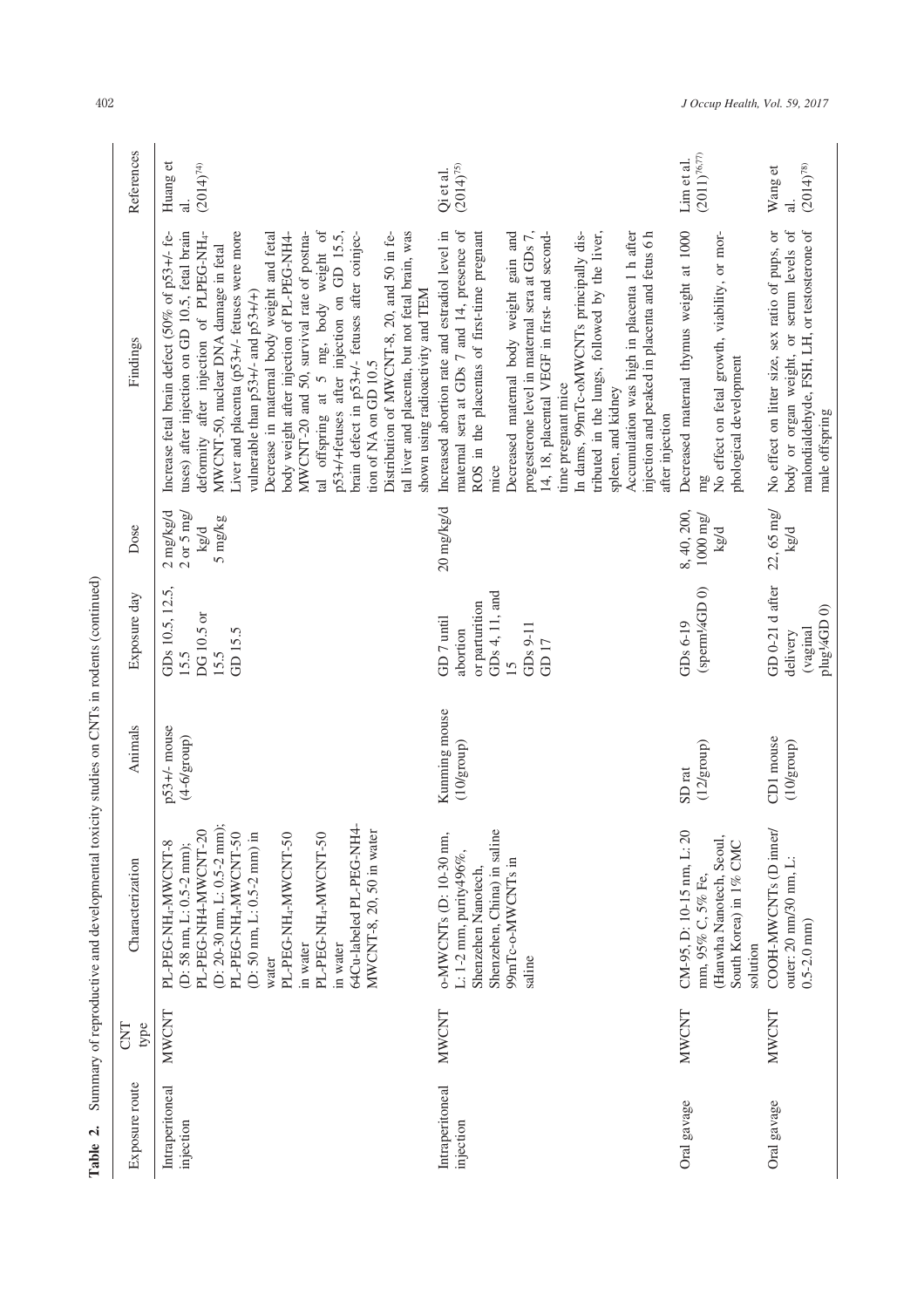| References       | nolo et al.<br>Campag-<br>$(2013)^{79}$                                                                                                                                                                                                                                                                                                                                                                                                                                                                                                   | Pietroiusti<br>$(2011)^{81}$<br>et al.                                                                                                                                                                                                                              | Huang et<br>$(2014)^{74}$<br>$\overline{d}$                                                                                                                                                                                                                      | Philbrook<br>$(2011)^{80}$<br>et al.                                                                         |
|------------------|-------------------------------------------------------------------------------------------------------------------------------------------------------------------------------------------------------------------------------------------------------------------------------------------------------------------------------------------------------------------------------------------------------------------------------------------------------------------------------------------------------------------------------------------|---------------------------------------------------------------------------------------------------------------------------------------------------------------------------------------------------------------------------------------------------------------------|------------------------------------------------------------------------------------------------------------------------------------------------------------------------------------------------------------------------------------------------------------------|--------------------------------------------------------------------------------------------------------------|
| Findings         | One fetus with external malformations in 1/10<br>dams after injection of 30 mg at GD 5,5 and a<br>PEG-SWCNT-750 localized in implantation<br>and yolk sac (but not embryos) after injection<br>Size, vascularization of the labyrinth layer,<br>total of five fetuses with external malforma-<br>sites after injection on GD 5.5 and in placenta<br>and expression of CD31 in placentas of mal-<br>Hepatic changes in dams after multiple injec-<br>tions in 2/10 dams after multiple injections<br>formed fetuses<br>on GD 14.5<br>tions | CNTs, 30 mg of o-SWCNTs, and 0.3 mg of<br>Maternal incidence of miscarriage at 30 mg of<br>uo-SWCNTs; ROS in malformed fetuses and<br>p-, o-, and uo-SWCNTs; Incidence of dams<br>with malformed fetuses after 3 mg of p-SW-<br>their placentas for uo-SWCNTs group | No effect on maternal or fetal body weight, or<br>Distribution of SWCNTs to fetal liver and<br>placenta, but not brain, was shown by radio-<br>incidence of fetal deformities.<br>activity and TEM                                                               | gross or skeletal anomalies at 10 mg/kg (but<br>Incidences of resorptions and fetuses with<br>not 100 mg/kg) |
| Dose             | 0.1, 10, 30<br>$10 \text{ mg/d}$<br>$10 \text{ mg}$<br>mg                                                                                                                                                                                                                                                                                                                                                                                                                                                                                 | 0.01, 0.1,<br>0.3, 3, 30<br>mg                                                                                                                                                                                                                                      | $2$ mg/kg/d                                                                                                                                                                                                                                                      | 10,100<br>mg/kg                                                                                              |
| Exposure day     | GD 5.5 (vagi-<br>nal plug¼GD<br>GDs 5.5,<br>GD 14.5<br>8.5, 11.5<br>(0.5)                                                                                                                                                                                                                                                                                                                                                                                                                                                                 | GD5.5                                                                                                                                                                                                                                                               | GDs 10.5, 12.5,<br>GD 15.5<br>15.5                                                                                                                                                                                                                               | GD9 (vaginal<br>plug14GD 1)                                                                                  |
| Animals          | $(5-18/gr)$<br>CD1 mouse                                                                                                                                                                                                                                                                                                                                                                                                                                                                                                                  | $(16-23/\text{group})$<br>CD1 mouse                                                                                                                                                                                                                                 | $p53+/-$ mouse<br>$(4-6/growp)$                                                                                                                                                                                                                                  | $(10-12/\text{group})$<br>CD1 mouse                                                                          |
| Characterization | low content of metals, carbon<br>PEG-SWCNTs (L: 86 nm,<br>solution) in PBS                                                                                                                                                                                                                                                                                                                                                                                                                                                                | p-SWCNTs; o-SWCNTs;<br>uo-SWCNTs in DMEM<br>containing BSA                                                                                                                                                                                                          | $\ddot{\rho}$<br>with 1,2-distearoyl-sn-glyce-<br>SWCNTs (functionalization<br><sup>64</sup> Cu-labeled PL-PEG-NH4-<br>ro-3-phosphoethanolamine-<br>PL-PEG-NH4-SWCNTs<br>$1-2$ nm, L: 0.5-2 mm) in<br>N-[amino (polyethylene<br>glycol)-2000]) in water<br>water | 138<br>nm) in 0.5% tragacanth gum<br>FOH-SWCNTs (size: 45-1<br>solution                                      |
| type<br>CNT      | SWCNT                                                                                                                                                                                                                                                                                                                                                                                                                                                                                                                                     | SWCNT                                                                                                                                                                                                                                                               | SWCNT                                                                                                                                                                                                                                                            | SWCNT                                                                                                        |
| Exposure route   | Intraperitoneal<br>injection                                                                                                                                                                                                                                                                                                                                                                                                                                                                                                              | Intraperitoneal<br>injection                                                                                                                                                                                                                                        | Intraperitoneal<br>injection                                                                                                                                                                                                                                     | GD, gestation day<br>Oral gavage                                                                             |

Table 2. Summary of reproductive and developmental toxicity studies on CNTs in rodents (continued) **Table 2.** Summary of reproductive and developmental toxicity studies on CNTs in rodents (continued)

*Norihiro Kobayashi, et al.: Review of toxicity studies of carbon nanotubes* 403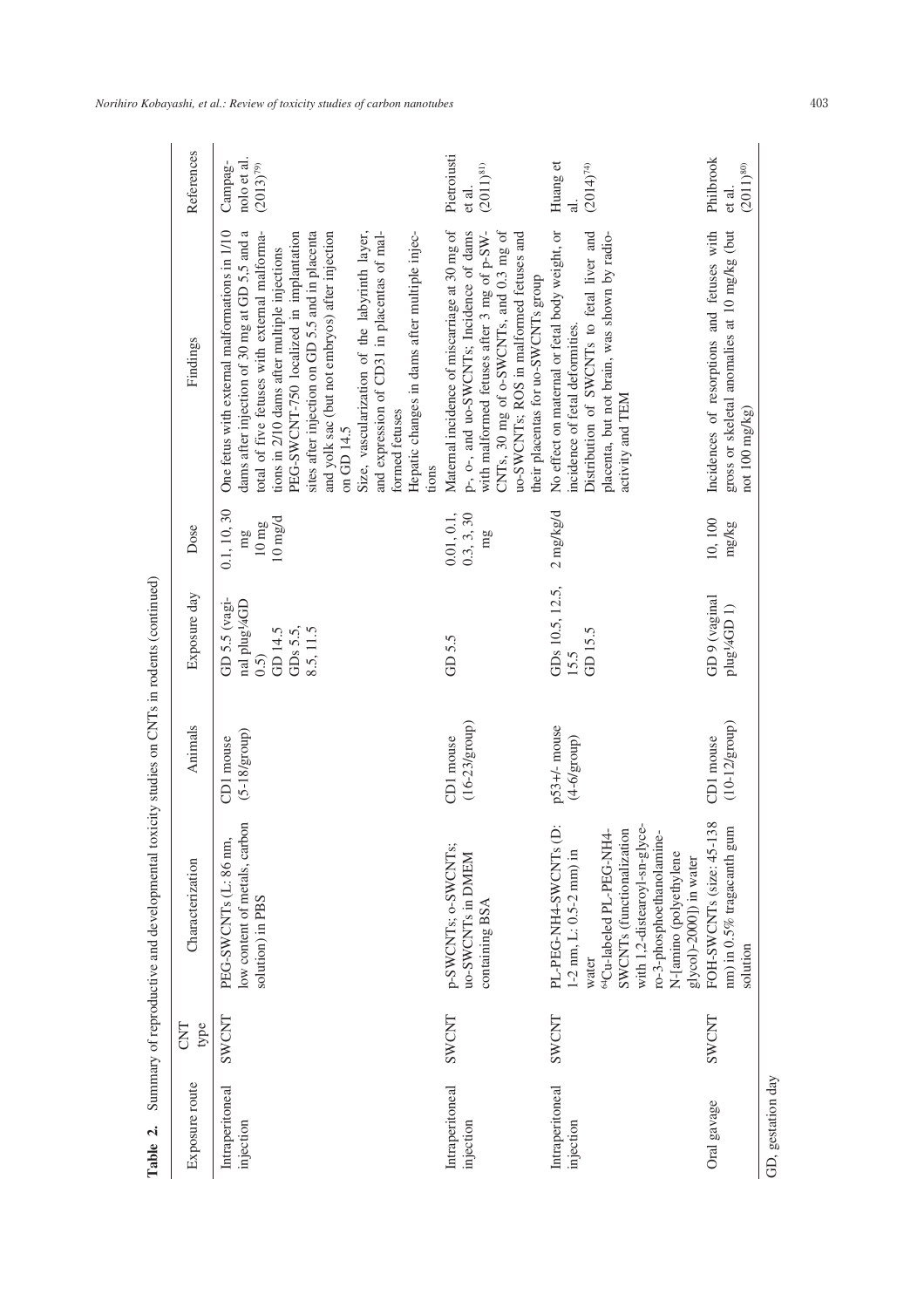bers, the exposure to short CNTs induced less inflammation, fibrosis, and *in vivo* genotoxicity in the chronic phase.

Pauluhn  $(2011)^{69}$  showed that the predicted NOAELs based on volumetric overload threshold was almost the same as the obtained NOAEL  $(0.1 \text{ mg/m}^3)$ . We think that the onset of lung tumor is at least partially related to the overload of CNTs, because 1) the predicted value of NOAEL by Pauluhn<sup>69)</sup> is not so different to the obtained values of NOAEL in carcinogenicity bioassay studies<sup>65)</sup> and because 2) even if dispersed CNTs are exposed in the lungs, an CNT agglomerates are formed in the lungs due to overstress that gives cells through recognition of excessive volume of CNTs<sup>65)</sup>.

Malignant mesothelioma was observed in a 2-year observation period in an intratracheal instillation study of MWCNTs using only a spray type cannula, but not in any inhalation studies of MWCNT. We speculate that the use of spray type cannula for intratracheal instillation induced the transfer of MWCNTs into the pleural space much more efficiently compared than in inhalation studies. It has been reported<sup>47)</sup> that intratracheal injection using spray-type cannula make CNTs translocate into the pleura space at short periods. Xu et al.  $(2012)^{47}$  found CNTs and crocidolite in the pleural cavity after nine days following the first intratracheal instillation. It is not known whether CNTs directly penetrate into the pleural space or move into the pleura through lymph nodes. There may be differences in the clearance patterns of CNTs between inhalation studies and intratracheal instillation studies using spray type cannula. How these responses are evaluated as pulmonary toxicity is another issue for future studies.

As the carcinogenicity of CNTs is based on animal studies only, their carcinogenicity for humans must also be examined. In future research, we should consider the physicochemical properties of CNTs in work environments and human data. These also are topics for future studies.

#### *8) Reproductive and developmental toxicity*

Table 2 shows the significant effects on fetal development as reported in toxicity studies performed on rodents. Reproductive and developmental toxicity studies of CNTs have been conducted mainly with mice.

Transient histopathological changes were reported in mice after intravenous injection of MWCNTs in adulthood<sup>70)</sup>. A delay in the delivery of the first litter was observed after intratracheal instillation in the female prior to mating $71$ ). Administration of MWCNTs in pregnant mice induced fetal malformations after intraperitoneal and intravenous injections and intratracheal instillation, miscarriage after intravenous injection, and effects on the offspring's central nervous system after intravenous and intraperitoneal injection<sup>72,73)</sup>. Moreover, developmental toxicity was also observed in mice intravenously injected with amine-functionalized  $MWCNTs^{74}$ . There was an increase in the rate of miscarriage and estradiol in maternal sera. The abortifacient effect of oxidized-MWCNTs was observed in mice intravenously injected with a dose of 20 mg/kg/d<sup>75)</sup>. In contrast, the oral administration of MWCNTs to dams was not associated with adverse effects on fetal development in rats or on female reproduction and offspring growth in mice<sup>76-78)</sup>.

Some pristine and functionalized SWCNTs appeared to be embryolethal and teratogenic when administered in mice via intravenous injection<sup>79)</sup> or oral gavage<sup>80)</sup>. One study showed that developmental toxicity was dependent on SWCNT functionalization<sup>81)</sup>. SWCNTs may also increase the production of ROS which may be involved in developmental toxicity, possibly due to placental effects. It was, however, unclear whether ROS levels was generally increased in the placentas of exposed dams or only in affected embryos/fetuses. Placental transfer of SWCNTs was reported after intravenous injection during late gestation in  $p53+/-$  mice, but not in CD1 mice<sup>74</sup>.

Overall data on the reproductive and developmental toxicity of CNTs are limited, and interpretation in some cases was hampered by the applied study designs, including a lack of control for potential litter effects as well as the characterization of the CNTs in suspension. Studies on male and female reproduction and further developmental toxicity following exposure via the anticipated route of human exposure are required in order to elucidate the reproductive and developmental toxicities of CNTs.

*Conflicts of interest:* The authors declare that there are no conflicts of interest.

#### **References**

- 1) Morimoto Y, Kobayashi N, Shinohara N, Myojo T, Tanaka I, Nakanishi J. Hazard assessments of manufactured nanomaterials. J Occup Health 2010; 52: 325-334.
- 2) Morimoto Y, Horie M, Kobayashi N, Shinohara N, Shimada M. Inhalation toxicity assessment of carbon-based nanoparticles. Acc Chem Res 2013; 46: 770-781.
- 3) Takagi A, Hirose A, Nishimura T, et al. Induction of mesothelioma in p53+/- mouse by intraperitoneal application of multiwall carbon nanotube. J Toxicol Sci 2008; 33: 105-116.
- 4) Lin B, Zhang H, Lin Z, et al. Studies of single-walled carbon nanotubes-induced hepatotoxicity by NMR-based metabonomics of rat blood plasma and liver extracts. Nanoscale Res Lett 2013; 8: 236.
- 5) Zheng W, McKinney W, Kashon M, Salmen R, Castranova V, Kan H. The influence of inhaled multi-walled carbon nanotubes on the autonomic nervous system. Part Fibre Toxicol 2016; 13: 8.
- 6) Ema M, Hougaard KS, Kishimoto A, Honda K. Reproductive and developmental toxicity of carbon-based nanomaterials: A literature review. Nanotoxicology 2016; 10: 391-412.
- 7) Borm PJ, Driscoll K. Particles, inflammation and respiratory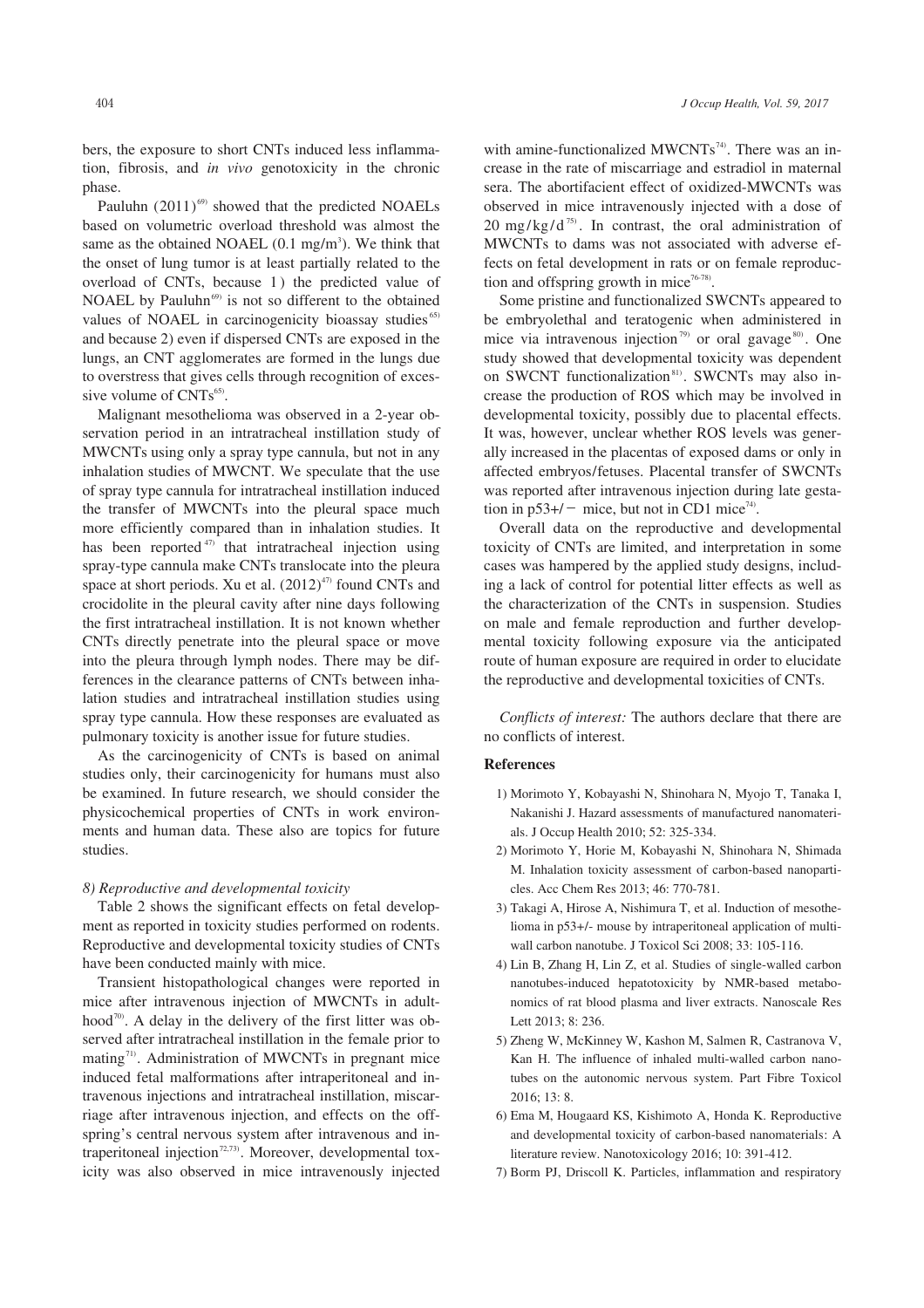tract carcinogenesis. Toxicol Lett 1996; 88: 109-113.

- 8) Shacter E, Weitzman SA. Chronic inflammation and cancer. Oncology (Williston Park) 2002; 16: 217-229.
- 9) Nishi K, Morimoto Y, Ogami A, et al. Expression of cytokineinduced neutrophil chemoattractant in rat lungs by intratracheal instillation of nickel oxide nanoparticles. Inhal Toxicol 2009; 21: 1030-1039.
- 10) Ogami A, Morimoto Y, Myojo T, et al. Histopathological changes in rat lung following intratracheal instillation of silicon carbide whiskers and potassium octatitanate whiskers. Inhal Toxicol 2007; 19: 753-758.
- 11) Mitchell LA, Gao J, Wal RV, Gigliotti A, Burchiel SW, McDonald JD. Pulmonary and systemic immune response to inhaled multiwalled carbon nanotubes. Toxicol Sci 2007; 100: 203-214.
- 12) Mitchell LA, Lauer FT, Burchiel SW, McDonald JD. Mechanisms for how inhaled multiwalled carbon nanotubes suppress systemic immune function in mice. Nat Nanotechnol 2009; 4: 451-456.
- 13) Ma-Hock L, Treumann S, Strauss V, et al. Inhalation toxicity of multiwall carbon nanotubes in rats exposed for 3 months. Toxicol Sci 2009; 112: 468-481.
- 14) Pauluhn J. Subchronic 13-week inhalation exposure of rats to multiwalled carbon nanotubes: toxic effects are determined by density of agglomerate structures, not fibrillar structures. Toxicol Sci 2010; 113: 226-242.
- 15) Delorme MP, Muro Y, Arai T, et al. Ninety-day inhalation toxicity study with a vapor grown carbon nanofiber in rats. Toxicol Sci 2012; 128: 449-460.
- 16) Morimoto Y, Hirohashi M, Ogami A, et al. Pulmonary toxicity of well-dispersed multi-wall carbon nanotubes following inhalation and intratracheal instillation. Nanotoxicology 2012; 6: 587-599.
- 17) Morimoto Y, Hirohashi M, Kobayashi N, et al. Pulmonary toxicity of well-dispersed single-wall carbon nanotubes after inhalation. Nanotoxicology 2012; 6: 766-775.
- 18) Kasai T, Umeda Y, Ohnishi M, et al. Thirteen-week study of toxicity of fiber-like multi-walled carbon nanotubes with whole-body inhalation exposure in rats. Nanotoxicology 2015; 9: 413-422.
- 19) Warheit DB, Laurence BR, Reed KL, Roach DH, Reynolds GA, Webb TR. Comparative pulmonary toxicity assessment of single-wall carbon nanotubes in rats. Toxicol Sci 2004; 77: 117-125.
- 20) Muller J, Huaux F, Moreau N, et al. Respiratory toxicity of multi-wall carbon nanotubes. Toxicol Appl Pharmacol 2005; 207: 221-231.
- 21) Chou CC, Hsiao HY, Hong QS, et al. Single-walled carbon nanotubes can induce pulmonary injury in mouse model. Nano Lett 2008; 8: 437-445.
- 22) Crouzier D, Follot S, Gentilhomme E, et al. Carbon nanotubes induce inflammation but decrease the production of reactive oxygen species in lung. Toxicology 2010; 272: 39-45.
- 23) Elgrabli D, Abella-Gallart S, Robidel F, Rogerieux F, Boczkowski J, Lacroix G. Induction of apoptosis and absence

of inflammation in rat lung after intratracheal instillation of multiwalled carbon nanotubes. Toxicology 2008; 253: 131- 136.

- 24) Park EJ, Cho WS, Jeong J, Yi J, Choi K, Park K. Proinflammatory and potential allergic responses resulting from B cell activation in mice treated with multi-walled carbon nanotubes by intratracheal instillation. Toxicology 2009; 259: 113- 121.
- 25) Aiso S, Yamazaki K, Umeda Y, et al. Pulmonary toxicity of intratracheally instilled multiwall carbon nanotubes in male Fischer 344 rats. Ind Health 2010; 48: 783-795.
- 26) Han SG, Andrews R, Gairola CG. Acute pulmonary response of mice to multi-wall carbon nanotubes. Inhal Toxicol 2010; 22: 340-347.
- 27) Kobayashi N, Naya M, Ema M, et al. Biological response and morphological assessment of individually dispersed multi-wall carbon nanotubes in the lung after intratracheal instillation in rats. Toxicology 2010; 276: 143-153.
- 28) Kobayashi N, Naya M, Mizuno K, Yamamoto K, Ema M, Nakanishi J. Pulmonary and systemic responses of highly pure and well-dispersed single-wall carbon nanotubes after intratracheal instillation in rats. Inhal Toxicol 2011; 23: 814-828.
- 29) Morimoto Y, Hirohashi M, Horie M, et al. Pulmonary toxicity of well-dispersed single-wall carbon nanotubes following intratracheal instillation. J Nano Res 2012; 18: 9-25.
- 30) Murray AR, Kisin ER, Tkach AV, et al. Factoring-in agglomeration of carbon nanotubes and nanofibers for better prediction of their toxicity versus asbestos. Part Fibre Toxicol 2012;  $9.10$
- 31) Fujita K, Fukuda M, Fukui H, et al. Intratracheal instillation of single-wall carbon nanotubes in the rat lung induces timedependent changes in gene expression. Nanotoxicology 2015; 9: 290-301.
- 32) Porter DW, Hubbs AF, Mercer RR, et al. Mouse pulmonary dose- and time course-responses induced by exposure to multi-walled carbon nanotubes. Toxicology 2010; 269: 136- 147.
- 33) Mercer RR, Hubbs AF, Scabilloni JF, et al. Pulmonary fibrotic response to aspiration of multi-walled carbon nanotubes. Part Fibre Toxicol 2011; 8: 21.
- 34) Shvedova AA, Kisin ER, Mercer R, et al. Unusual inflammatory and fibrogenic pulmonary responses to single-walled carbon nanotubes in mice. Am J Physiol Lung Cell Mol Physiol 2005; 289: L698-L708.
- 35) Shvedova AA, Kisin ER, Murray AR, et al. Vitamin E deficiency enhances pulmonary inflammatory response and oxidative stress induced by single-walled carbon nanotubes in C57 BL/6 mice. Toxicol Appl Pharmacol 2007; 221: 339-348.
- 36) Shvedova AA, Kisin E, Murray AR, et al. Inhalation vs. aspiration of single-walled carbon nanotubes in C57BL/6 mice: inflammation, fibrosis, oxidative stress, and mutagenesis. Am J Physiol Lung Cell Mol Physiol 2008; 295: L552-L565.
- 37) Sager TM, Wolfarth MW, Battelli LA, et al. Investigation of the pulmonary bioactivity of double-walled carbon nanotubes. J Toxicol Environ Health A 2013; 76: 922-936.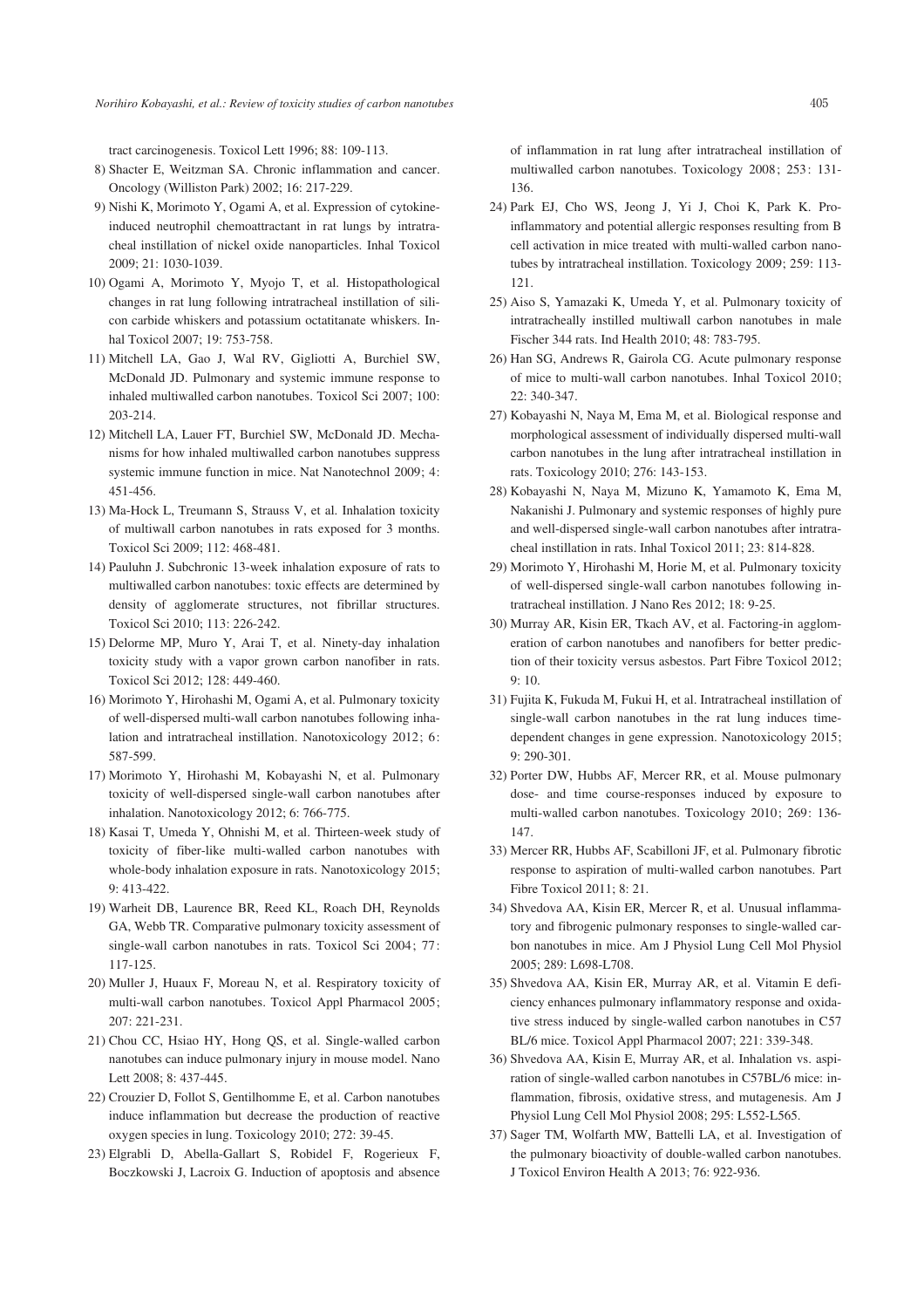- 38) Pothmann D, Simar S, Schuler D, et al. Lung inflammation and lack of genotoxicity in the comet and micronucleus assays of industrial multiwalled carbon nanotubes Graphistrength((c)) C100 after a 90-day nose-only inhalation exposure of rats. Part Fibre Toxicol 2015; 12: 21.
- 39) Silva RM, Doudrick K, Franzi LM, et al. Instillation versus inhalation of multiwalled carbon nanotubes: exposure-related health effects, clearance, and the role of particle characteristics. ACS Nano 2014; 8: 8911-8931.
- 40) Lam CW, James JT, McCluskey R, Hunter RL. Pulmonary toxicity of single-wall carbon nanotubes in mice 7 and 90 days after intratracheal instillation. Toxicol Sci 2004; 77: 126-134.
- 41) van Berlo D, Wilhelmi V, Boots AW, et al. Apoptotic, inflammatory, and fibrogenic effects of two different types of multiwalled carbon nanotubes in mouse lung. Arch Toxicol 2014; 88: 1725-1737.
- 42) Chen T, Nie H, Gao X, et al. Epithelial-mesenchymal transition involved in pulmonary fibrosis induced by multi-walled carbon nanotubes via TGF-beta / Smad signaling pathway. Toxicol Lett 2014; 226: 150-162.
- 43) Wang P, Nie X, Wang Y, et al. Multiwall carbon nanotubes mediate macrophage activation and promote pulmonary fibrosis through TGF-beta/Smad signaling pathway. Small 2013; 9: 3799-3811.
- 44) Fujita K, Fukuda M, Endoh S, et al. Pulmonary and pleural inflammation after intratracheal instillation of short singlewalled and multi-walled carbon nanotubes. Toxicol Lett 2016; 257: 23-37.
- 45) Roda E, Coccini T, Acerbi D, Barni S, Vaccarone R, Manzo L. Comparative pulmonary toxicity assessment of pristine and functionalized multi-walled carbon nanotubes intratracheally instilled in rats : morphohistochemical evaluations. Histol Histopathol 2011; 26: 357-367.
- 46) Frank EA, Carreira VS, Birch ME, Yadav JS. Carbon nanotube and asbestos exposures induce overlapping but distinct profiles of lung pathology in non-swiss Albino CF-1 mice. Toxicol Pathol 2016; 44: 211-225.
- 47) Xu J, Futakuchi M, Shimizu H, et al. Multi-walled carbon nanotubes translocate into the pleural cavity and induce visceral mesothelial proliferation in rats. Cancer Sci 2012; 103: 2045-2050.
- 48) Chang CC, Tsai ML, Huang HC, Chen CY, Dai SX. Epithelial-mesenchymal transition contributes to SWCNTinduced pulmonary fibrosis. Nanotoxicology 2012; 6: 600-610.
- 49) Antoniou KM, Tomassetti S, Tsitoura E, Vancheri C. Idiopathic pulmonary fibrosis and lung cancer: a clinical and pathogenesis update. Curr Opin Pulm Med 2015; 21: 626-633.
- 50) IARC Working group on the evaluation of carcinogenic risks to humans. Man-made vitreous fibres. 4. Other data relevant to an evaluation of carcinogenicity and its mechanism. IARC Monogr Eval Carcinog Risks Hum 2002; 81: 241-326.
- 51) Poland CA, Duffin R, Kinloch I, et al. Carbon nanotubes introduced into the abdominal cavity of mice show asbestos-like pathogenicity in a pilot study. Nat Nanotechnol 2008; 3: 423-

428.

- 52) Mercer RR, Scabilloni JF, Hubbs AF, et al. Distribution and fibrotic response following inhalation exposure to multiwalled carbon nanotubes. Part Fibre Toxicol 2013; 10: 33.
- 53) Shinohara N, Nakazato T, Ohkawa K, et al. Long-term retention of pristine multi-walled carbon nanotubes in rat lungs after intratracheal instillation. J Appl Toxicol 2016; 36: 501- 509.
- 54) Oyabu T, Myojo T, Morimoto Y, et al. Biopersistence of inhaled MWCNT in rat lungs in a 4-week well-characterized exposure. Inhal Toxicol 2011; 23: 784-791.
- 55) Boulanger G, Andujar P, Pairon JC, et al. Quantification of short and long asbestos fibers to assess asbestos exposure: a review of fiber size toxicity. Environ Health 2014; 13: 59.
- 56) Osmond-McLeod MJ, Poland CA, Murphy F, et al. Durability and inflammogenic impact of carbon nanotubes compared with asbestos fibres. Part Fibre Toxicol 2011; 8: 15.
- 57) Kato T, Totsuka Y, Ishino K, et al. Genotoxicity of multiwalled carbon nanotubes in both in vitro and in vivo assay systems. Nanotoxicology 2013; 7: 452-461.
- 58) Catalan J, Siivola KM, Nymark P, et al. In vitro and in vivo genotoxic effects of straight versus tangled multi-walled carbon nanotubes. Nanotoxicology 2016; 10: 794-806.
- 59) Poulsen SS, Jackson P, Kling K, et al. Multi-walled carbon nanotube physicochemical properties predict pulmonary inflammation and genotoxicity. Nanotoxicology 2016; 10: 1263- 1275.
- 60) Ema M, Masumori S, Kobayashi N, et al. In vivo comet assay of multi-walled carbon nanotubes using lung cells of rats intratracheally instilled. J Appl Toxicol 2013; 33: 1053-1060.
- 61) Horibata K, Ukai A, Ogata A, et al. Absence of in vivo mutagenicity of multi-walled carbon nanotubes in single intratracheal instillation study using F344 gpt delta rats. Genes Environ 2017; 39: 4.
- 62) Shvedova AA, Yanamala N, Kisin ER, et al. Long-term effects of carbon containing engineered nanomaterials and asbestos in the lung: one year postexposure comparisons. Am J Physiol Lung Cell Mol Physiol 2014; 306: L170-L182.
- 63) Rubio L, El Yamani N, Kazimirova A, Dusinska M, Marcos R. Multi-walled carbon nanotubes ( NM 401 ) induce ROSmediated HPRT mutations in Chinese hamster lung fibroblasts. Environ Res 2016; 146: 185-190.
- 64) Kim JS, Yu IJ. Single-wall carbon nanotubes (SWCNT) induce cytotoxicity and genotoxicity produced by reactive oxygen species (ROS) generation in phytohemagglutinin (PHA) stimulated male human peripheral blood lymphocytes. J Toxicol Environ Health A 2014; 77: 1141-1153.
- 65) Kasai T, Umeda Y, Ohnishi M, et al. Lung carcinogenicity of inhaled multi-walled carbon nanotube in rats. Part Fibre Toxicol 2016; 13: 53.
- 66) Sargent LM, Porter DW, Staska LM, et al. Promotion of lung adenocarcinoma following inhalation exposure to multi-walled carbon nanotubes. Part Fibre Toxicol 2014; 11: 3.
- 67) Suzui M, Futakuchi M, Fukamachi K, et al. Multiwalled carbon nanotubes intratracheally instilled into the rat lung induce